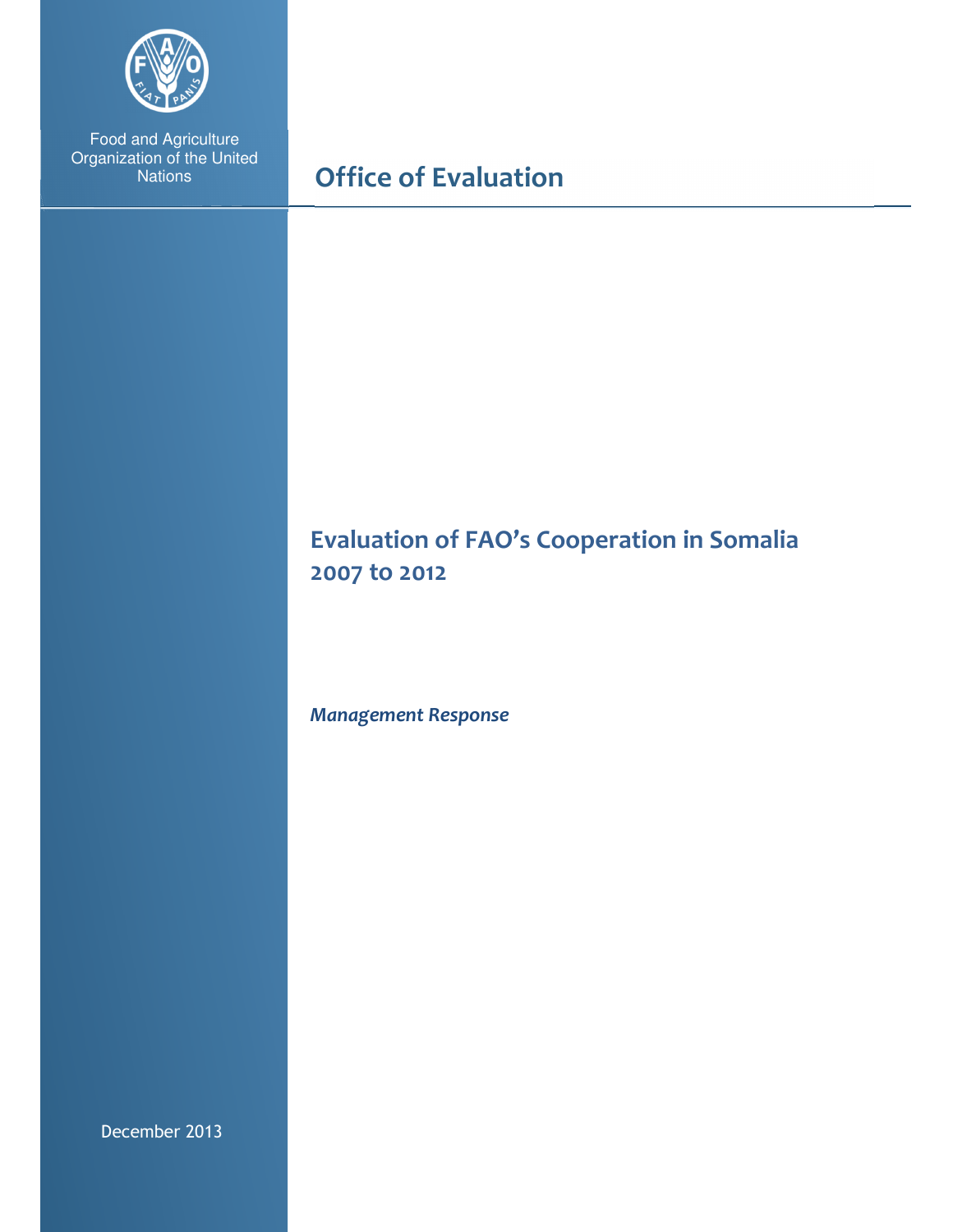## Food and Agriculture Organization of the United Nations

## Office of Evaluation (OED)

#### This report is available in electronic format at: http://www.fao.org/evaluation

*The designations employed and the presentation of material in this information product do not imply the expression of any opinion whatsoever on the part of the Food and Agriculture Organization of the United Nations (FAO) concerning the legal or development status of any country, territory, city or area or of its authorities, or concerning the delimitation of its frontiers or boundaries. The mention of specific companies or products of manufacturers, whether or not these have been patented, does not imply that these have been endorsed or recommended by FAO in preference to others of a similar nature that are not mentioned.* 

*The views expressed in this information product are those of the author(s) and do not necessarily reflect the views or policies of FAO.* 

*© FAO 2013* 

*FAO encourages the use, reproduction and dissemination of material in this information product. Except where otherwise indicated, material may be copied, downloaded and printed for private study, research and teaching purposes, or for use in non-commercial products or services, provided that appropriate acknowledgement of FAO as the source and copyright holder is given and that FAO's endorsement of users' views, products or services is not implied in any way.* 

*All requests for translation and adaptation rights, and for resale and other commercial use rights should be made via www.fao.org/contact-us/licence-request or addressed to copyright@fao.org.* 

For further information on this report, please contact:

Director, OED Viale delle Terme di Caracalla 1, 00153 Rome, Italy Email: evaluation@fao.org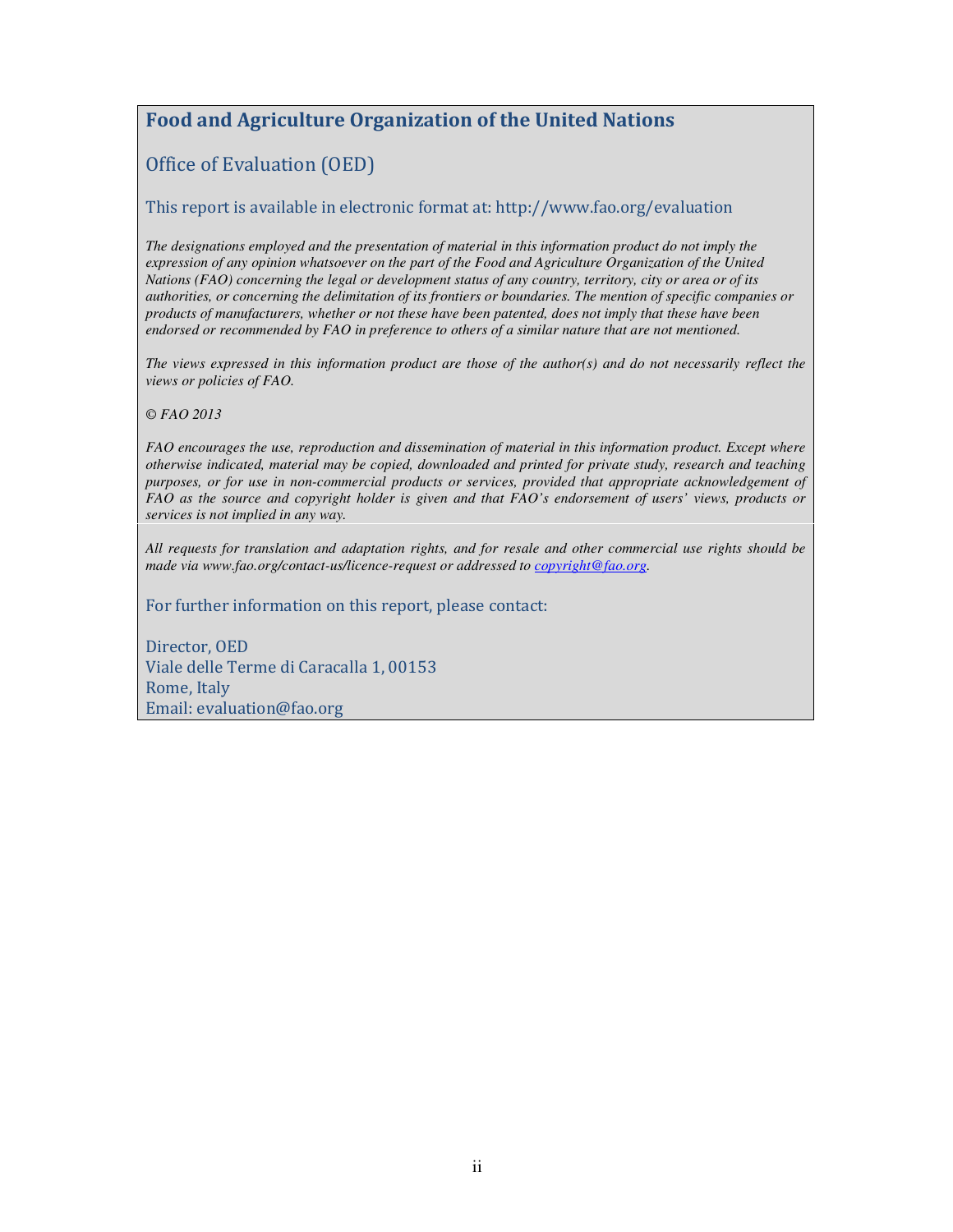### **1 Introduction**

1. FAO Somalia praises the evaluation team for its constructive review of the country programme, and very useful report highlighting the strengths and the weaknesses, and which will definitely help the OIC and the management team in readjusting its programming and operations for better addressing the complex problems of the Somalia's food and agriculture sector. It provides also a good analysis of the contextual political and operational framework in which FAO Somalia has been performing, although sometimes lacking the commensuration to the achievable in such a context.

2. The recommendations related to the support services (HR, procurement, LOAs) are accepted with regards to the rules and policies, however FAOSO management is of the view that achievement of the Procurement unit at FAOSO is not adequately reflected in the report, and that at the contrary, it is commendable the great work achieved by this unit under tied schedule during the famine and the tremendous work done in streamlining the work and procedures.

3. The fisheries sector does not figure prominently in the report, possibly because there was no fisheries expertise on the evaluation team, who could have engaged in consultations with fishing communities, government staff and FAOSO staff. This would have resulted in a more comprehensive discussion of the problems/needs/opportunities of the fisheries sector and how FAOs fisheries programme reflects this. Finally, such an analysis would have resulted in specific recommendations for the fisheries sector. Although there is talk in the report of a "huge" potential and "missed opportunity" these statements are not operationalized in terms of recommendations.

4. Concerning the latest recommendation (17), FAOSO management team commends the mention as a priority for the succession of OIC FAO Somalia highlighting the importance of the leadership in the office (point a). Concerning the point b of the recommendation (17), the matter of improving HR management and policies has been long outstanding, and requires urgent actions. The point d of recommendation (17) is highly and timely relevant considering the increased speed of decentralisation and the need for the review of the technical support structure that would also include the technical expertise available at country level.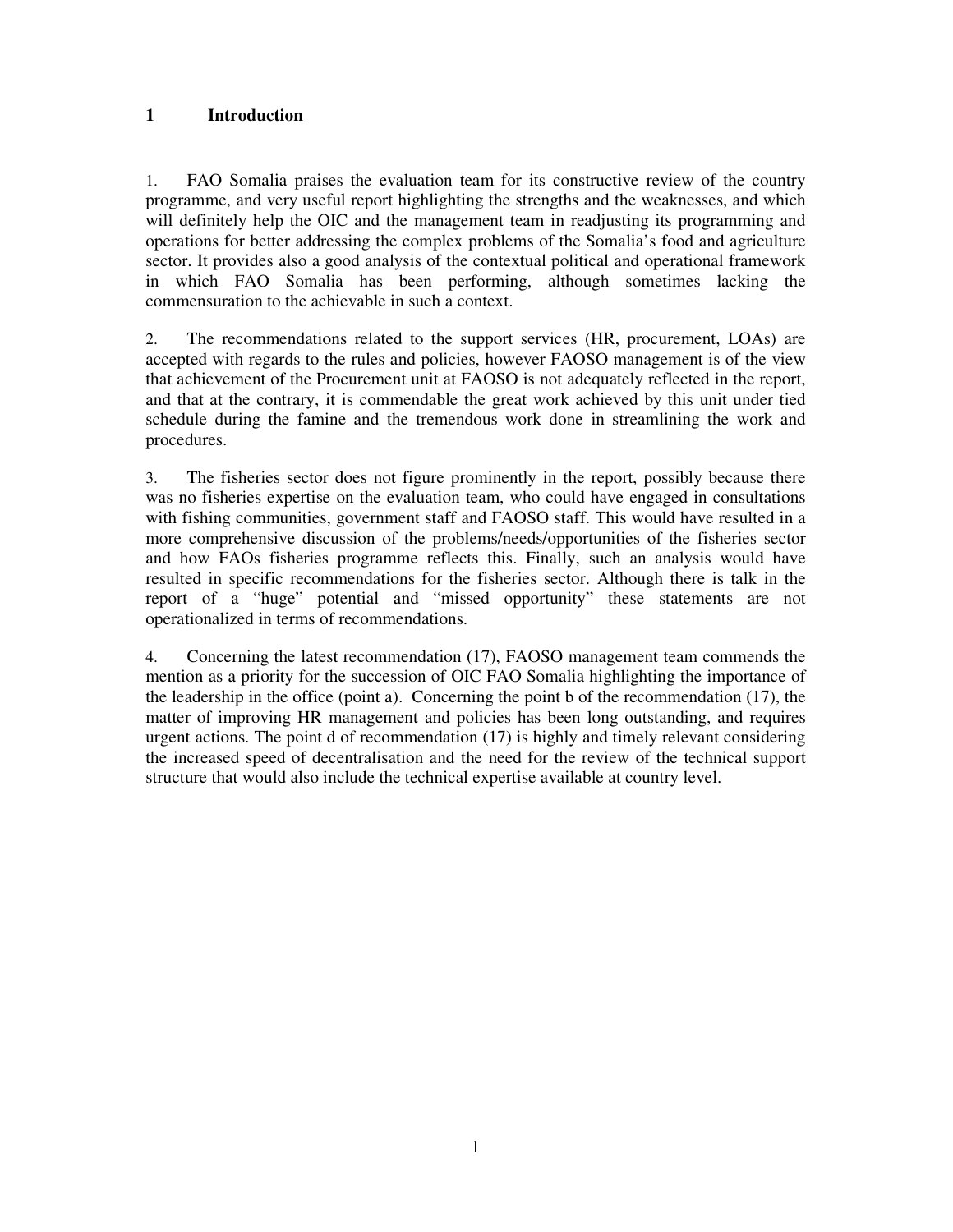#### **2Management response matrix to the Evaluation of Evaluation of FAO's Cooperation in Somalia 2007 to 2012**

|                                                                                                                                                                                                                                                                                                                                                                                                                                      |                                                                                                                                                                                                                                                                                                      |                                                                                                                                                                                                                                                                                                                                                                                                                                                                                                                          | <b>Management plan</b> |                                                                                                                                                                                                                                                          |                |
|--------------------------------------------------------------------------------------------------------------------------------------------------------------------------------------------------------------------------------------------------------------------------------------------------------------------------------------------------------------------------------------------------------------------------------------|------------------------------------------------------------------------------------------------------------------------------------------------------------------------------------------------------------------------------------------------------------------------------------------------------|--------------------------------------------------------------------------------------------------------------------------------------------------------------------------------------------------------------------------------------------------------------------------------------------------------------------------------------------------------------------------------------------------------------------------------------------------------------------------------------------------------------------------|------------------------|----------------------------------------------------------------------------------------------------------------------------------------------------------------------------------------------------------------------------------------------------------|----------------|
|                                                                                                                                                                                                                                                                                                                                                                                                                                      | <b>Management response</b><br>Accepted, partially accepted                                                                                                                                                                                                                                           | <b>Action to be taken</b>                                                                                                                                                                                                                                                                                                                                                                                                                                                                                                | <b>Responsible</b>     | <b>Timefra</b>                                                                                                                                                                                                                                           | <b>Further</b> |
| <b>Evaluation Recommendation</b>                                                                                                                                                                                                                                                                                                                                                                                                     | or rejected and comment on                                                                                                                                                                                                                                                                           |                                                                                                                                                                                                                                                                                                                                                                                                                                                                                                                          | unit                   | me                                                                                                                                                                                                                                                       | funding        |
|                                                                                                                                                                                                                                                                                                                                                                                                                                      | the Recommendation                                                                                                                                                                                                                                                                                   |                                                                                                                                                                                                                                                                                                                                                                                                                                                                                                                          |                        |                                                                                                                                                                                                                                                          | required       |
|                                                                                                                                                                                                                                                                                                                                                                                                                                      |                                                                                                                                                                                                                                                                                                      |                                                                                                                                                                                                                                                                                                                                                                                                                                                                                                                          |                        |                                                                                                                                                                                                                                                          | (Y or N)       |
|                                                                                                                                                                                                                                                                                                                                                                                                                                      |                                                                                                                                                                                                                                                                                                      | RECOMMENDATIONS FOR FAO SOMALIA                                                                                                                                                                                                                                                                                                                                                                                                                                                                                          |                        |                                                                                                                                                                                                                                                          |                |
| <b>Recommendation 1</b>                                                                                                                                                                                                                                                                                                                                                                                                              | Accepted                                                                                                                                                                                                                                                                                             |                                                                                                                                                                                                                                                                                                                                                                                                                                                                                                                          |                        |                                                                                                                                                                                                                                                          |                |
| Despite the operational challenges,<br>FAO Somalia needs to strengthen<br>the culture and practice of<br>community consultation within the<br>programme, from the design stage<br>onwards, paying attention to<br>dynamics within communities so<br>that all voices are heard.<br>Strengthening these skill-sets is<br>especially important as FAO-<br>Somalia embarks on a journey of<br>community-based resilience<br>programming. | The FAOSO programme approach<br>gives a unique opportunity to focus,<br>especially for the Resilience<br>component on communities and<br>build response on communities<br>need. The challenge will remain as<br>to the direct access by FAO Staff to<br>communities in many locations in<br>Somalia. | 1. For specific donor funded<br>projects, the project formulation<br>process will include<br>systematically consultations<br>with the local authorities,<br>potential implementing partners,<br>community elders and members<br>and any other potential<br>stakeholders in the area of<br>operation.<br>2. Within the FAO Somalia<br>Resilience Programme, village-<br>level consultations and<br>community action planning are<br>part of the standard engagement<br>modalities. Models for<br>consultations and action | FAOSO                  | During<br>Concept<br><b>Note</b><br>preparation<br>consultations<br>will be<br>conducted at<br>a broad level.<br>After the<br>project has<br>been funded<br>a specific<br>targeting<br>exercise<br>(beneficiaries<br>/activity<br>input/tool)<br>will be | Yes            |
|                                                                                                                                                                                                                                                                                                                                                                                                                                      |                                                                                                                                                                                                                                                                                                      | planning processes have been                                                                                                                                                                                                                                                                                                                                                                                                                                                                                             |                        | conducted.                                                                                                                                                                                                                                               |                |
|                                                                                                                                                                                                                                                                                                                                                                                                                                      |                                                                                                                                                                                                                                                                                                      | developed and tested in Dolow                                                                                                                                                                                                                                                                                                                                                                                                                                                                                            |                        |                                                                                                                                                                                                                                                          |                |
|                                                                                                                                                                                                                                                                                                                                                                                                                                      |                                                                                                                                                                                                                                                                                                      | district and are being rolled out                                                                                                                                                                                                                                                                                                                                                                                                                                                                                        |                        |                                                                                                                                                                                                                                                          |                |
|                                                                                                                                                                                                                                                                                                                                                                                                                                      |                                                                                                                                                                                                                                                                                                      | in Somaliland (Odeweyne and                                                                                                                                                                                                                                                                                                                                                                                                                                                                                              |                        |                                                                                                                                                                                                                                                          |                |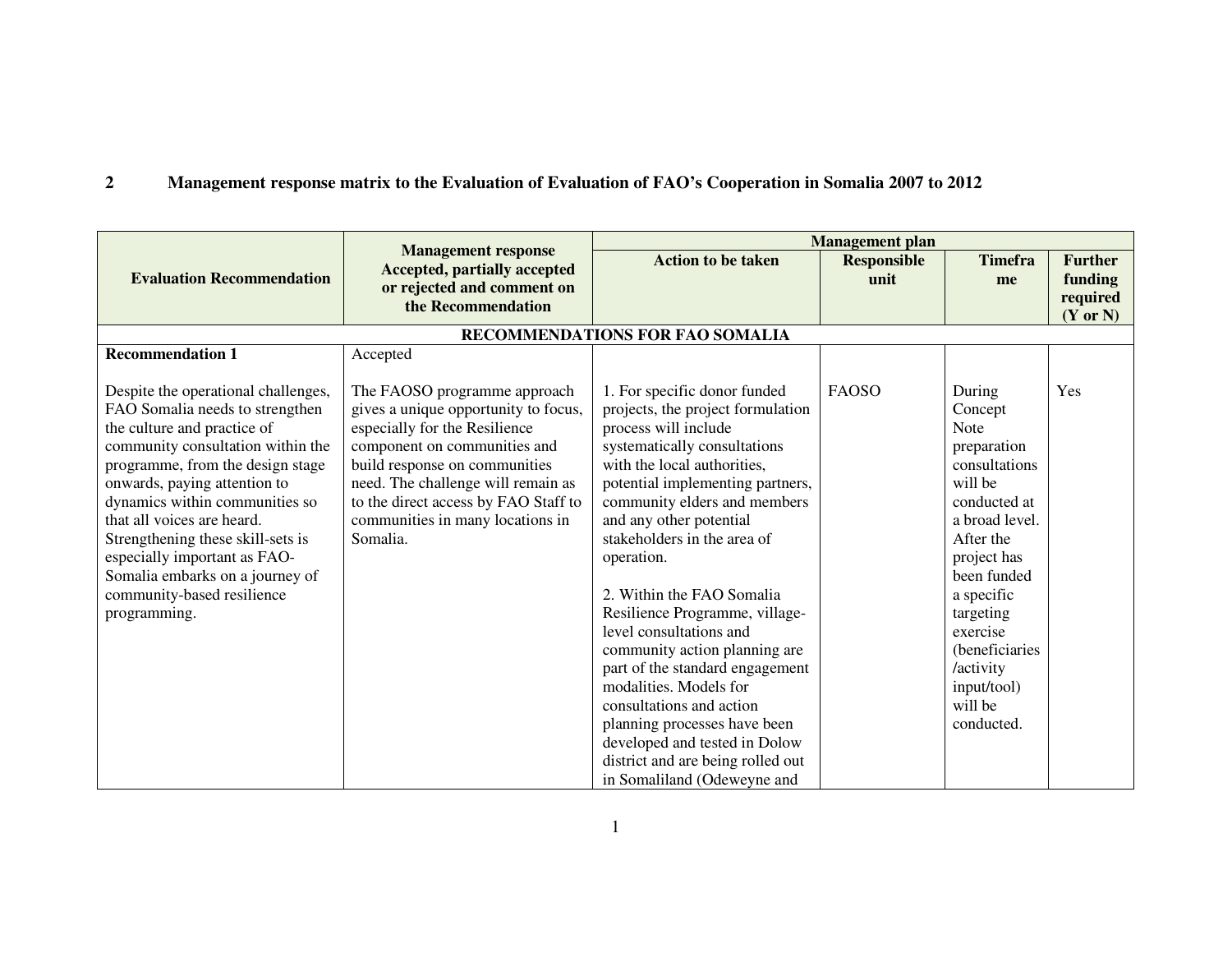|                                                            | <b>Management response</b><br><b>Accepted, partially accepted</b><br>or rejected and comment on<br>the Recommendation | <b>Management</b> plan                                                                                                                                                                                                                                                                                                                                                                                                                                                                                                                                                                                                                                                                                                 |                            |                      |                                                              |
|------------------------------------------------------------|-----------------------------------------------------------------------------------------------------------------------|------------------------------------------------------------------------------------------------------------------------------------------------------------------------------------------------------------------------------------------------------------------------------------------------------------------------------------------------------------------------------------------------------------------------------------------------------------------------------------------------------------------------------------------------------------------------------------------------------------------------------------------------------------------------------------------------------------------------|----------------------------|----------------------|--------------------------------------------------------------|
| <b>Evaluation Recommendation</b>                           |                                                                                                                       | <b>Action to be taken</b>                                                                                                                                                                                                                                                                                                                                                                                                                                                                                                                                                                                                                                                                                              | <b>Responsible</b><br>unit | <b>Timefra</b><br>me | <b>Further</b><br>funding<br>required<br>$(Y \text{ or } N)$ |
|                                                            |                                                                                                                       | Burao) and Puntland<br>(Iskushuban).<br>3. For the emergency<br>programme component, the<br>agricultural sector will carry out<br>systematic two fold consultation<br>process with a selection of<br>implementing partners and<br>beneficiaries in the selected<br>regions.<br>This consultation process will<br>involve:<br>A lesson learnt exercise<br>a<br>from the previous season<br>combined with a programming<br>exercise for the coming season.<br>Implementing partners<br>$\mathbf b$<br>will carry out focus group<br>discussions on the relevance,<br>appropriateness and<br>effectiveness of the emergency<br>activities as part of the PDR<br>exercise. This exercise will feed<br>into item (a) above. |                            | Mid 2014             | Yes                                                          |
| <b>Recommendation 2</b><br>FAO Somalia must invest in more | Accepted                                                                                                              |                                                                                                                                                                                                                                                                                                                                                                                                                                                                                                                                                                                                                                                                                                                        | FAOSO, FAO<br>HQ and SRO   |                      |                                                              |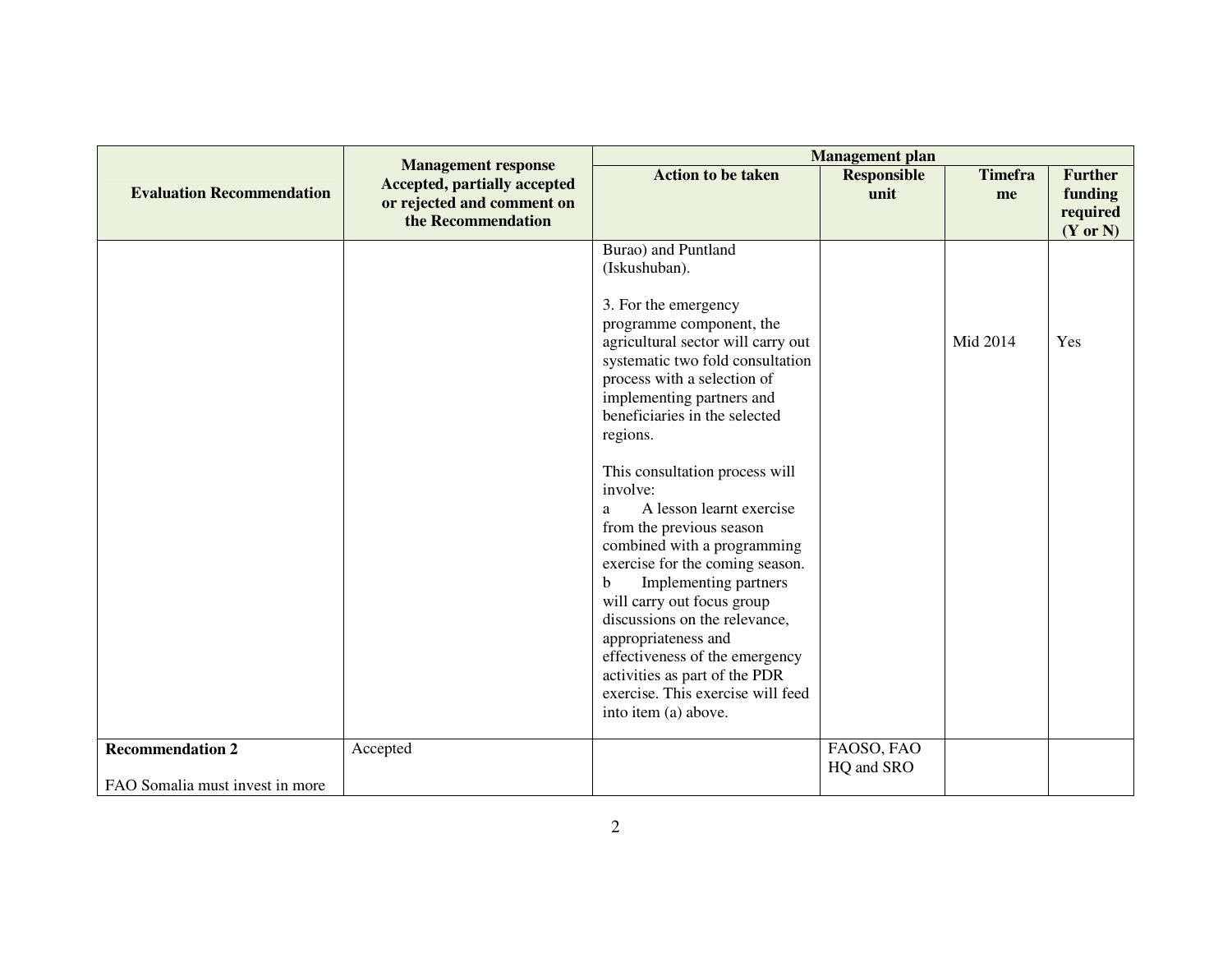|                                                                                                                                                                                                                                                                                                                                                                                                                                                                                                                                                                                                                                                                    |                                                                                                                                                                                                                                                                                                                                    | <b>Management</b> plan                                                                                                                                                                                                                                                                                                                                          |                            |                                                                                                          |                                       |
|--------------------------------------------------------------------------------------------------------------------------------------------------------------------------------------------------------------------------------------------------------------------------------------------------------------------------------------------------------------------------------------------------------------------------------------------------------------------------------------------------------------------------------------------------------------------------------------------------------------------------------------------------------------------|------------------------------------------------------------------------------------------------------------------------------------------------------------------------------------------------------------------------------------------------------------------------------------------------------------------------------------|-----------------------------------------------------------------------------------------------------------------------------------------------------------------------------------------------------------------------------------------------------------------------------------------------------------------------------------------------------------------|----------------------------|----------------------------------------------------------------------------------------------------------|---------------------------------------|
| <b>Evaluation Recommendation</b>                                                                                                                                                                                                                                                                                                                                                                                                                                                                                                                                                                                                                                   | <b>Management response</b><br><b>Accepted, partially accepted</b><br>or rejected and comment on<br>the Recommendation                                                                                                                                                                                                              | <b>Action to be taken</b>                                                                                                                                                                                                                                                                                                                                       | <b>Responsible</b><br>unit | <b>Timefra</b><br>me                                                                                     | <b>Further</b><br>funding<br>required |
|                                                                                                                                                                                                                                                                                                                                                                                                                                                                                                                                                                                                                                                                    |                                                                                                                                                                                                                                                                                                                                    |                                                                                                                                                                                                                                                                                                                                                                 |                            |                                                                                                          | $(Y \text{ or } N)$                   |
| rigorous analysis to underpin its<br>programming and to test some of<br>the assumptions on which<br>programme choices and decisions<br>have been made, for example about<br>the best ways to support vulnerable<br>households. This is an opportunity<br>to link to research findings<br>elsewhere in the region, for<br>example on pastoralist systems of<br>production, and to explore their<br>relevance to the Somalia context.<br>To support this more rigorous<br>analysis, peer review mechanisms<br>for different parts of the<br>programme should be considered,<br>involving experts from within FAO<br>(HQ and SRO) as well as experts<br>from outside. |                                                                                                                                                                                                                                                                                                                                    | FAOSO will continue to<br>document its analysis and<br>assumptions/hypothesis<br>underpinning its programming,<br>but will ensure a higher level of<br>scrutiny by relevant experts<br>outside FAO Somalia<br>programme team (within and<br>outside FAO) through peer<br>review. This is also linked to<br>and includes implementing<br>Recommendation 5 below. | <b>FAOSO</b>               | Immediate                                                                                                | N <sub>o</sub>                        |
| <b>Recommendation 3</b>                                                                                                                                                                                                                                                                                                                                                                                                                                                                                                                                                                                                                                            | Accepted                                                                                                                                                                                                                                                                                                                           |                                                                                                                                                                                                                                                                                                                                                                 |                            |                                                                                                          |                                       |
| Linkages between the livestock and<br>agriculture sectors in FAO-Somalia<br>should be strengthened, especially<br>around improved animal nutrition<br>and fodder production. Closer<br>sectoral working should be<br>facilitated by FAO-Somalia's shift<br>to a programme approach so that<br>synergies between different sectors                                                                                                                                                                                                                                                                                                                                  | Areas where synergies have already<br>been identified are not limited to<br>fodder production, use of manure in<br>agriculture production and the use<br>of crop residuals in animal feed.<br>They also include livestock<br>production systems, value addition<br>to products and youth/women<br>association in support to income | Multi-sectoral technical officers<br>team will be established in the<br>areas mentioned in the previous<br>column to produce joint plan of<br>actions, monitor activities and<br>document outputs and outcomes<br>of those activities . E.g. joint<br>field missions (Agriculture and<br>livestock officers) will be                                            | <b>FAOSO</b>               | Immediate.<br>Some<br>common<br>planning<br>(IFAD and<br>FSTP-Burao)<br>already<br>started.<br>This will | Yes                                   |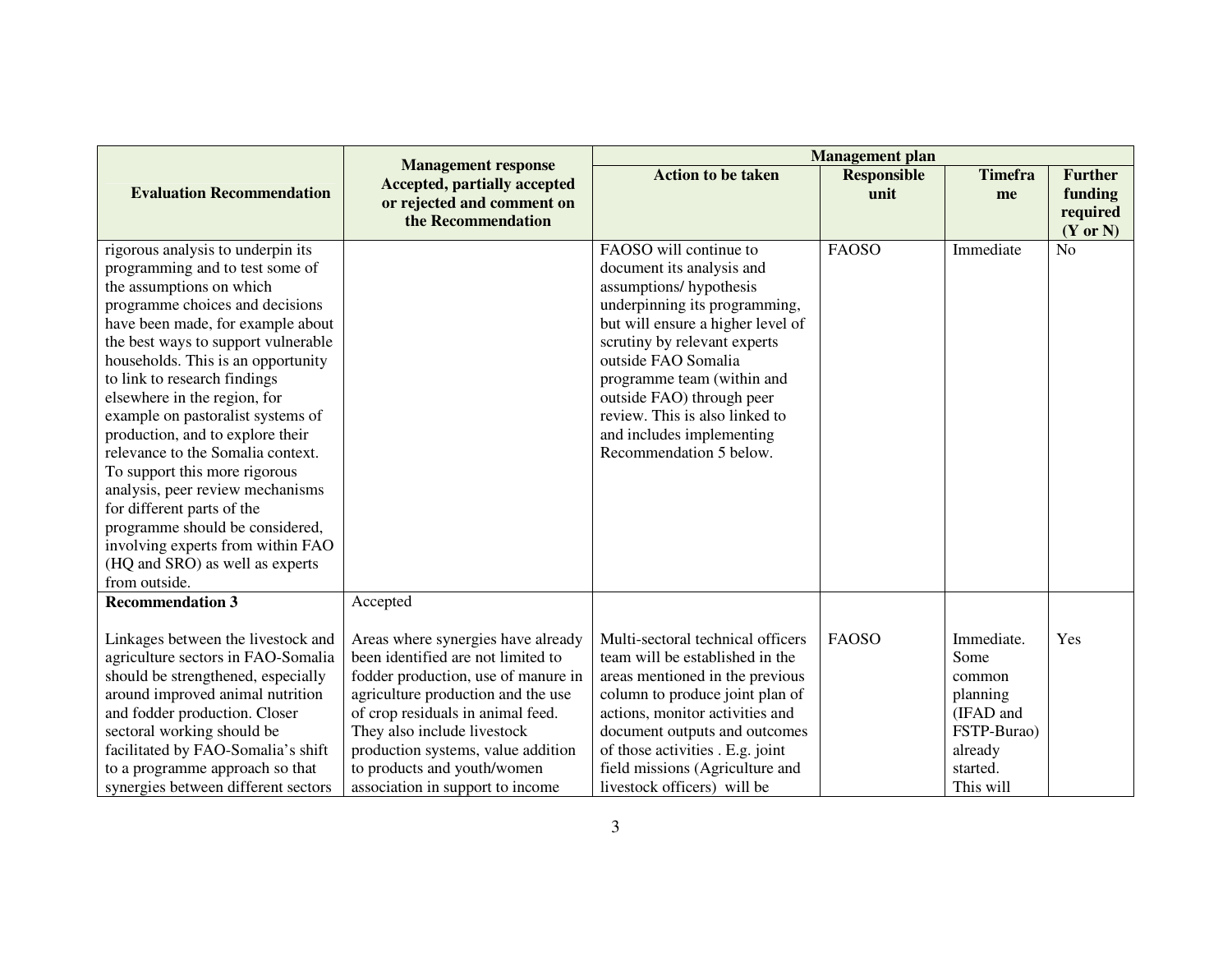|                                                                     |                                                                     | <b>Management</b> plan                                  |                            |                      |                           |
|---------------------------------------------------------------------|---------------------------------------------------------------------|---------------------------------------------------------|----------------------------|----------------------|---------------------------|
| <b>Evaluation Recommendation</b>                                    | <b>Management response</b><br><b>Accepted, partially accepted</b>   | <b>Action to be taken</b>                               | <b>Responsible</b><br>unit | <b>Timefra</b><br>me | <b>Further</b><br>funding |
|                                                                     | or rejected and comment on                                          |                                                         |                            |                      | required                  |
|                                                                     | the Recommendation                                                  |                                                         |                            |                      | $(Y \text{ or } N)$       |
| can be more fully developed.                                        | diversification.                                                    | regularly undertaken.                                   |                            | continue             |                           |
|                                                                     |                                                                     | Within the FAO Somalia                                  |                            | when<br>additional   |                           |
|                                                                     |                                                                     | Resilience Programme, multi-                            |                            | funds will be        |                           |
|                                                                     |                                                                     | sector programming modalities                           |                            | available for        |                           |
|                                                                     |                                                                     | within FAO (between                                     |                            | new                  |                           |
|                                                                     |                                                                     | agriculture, livestock, fisheries                       |                            | initiatives.         |                           |
|                                                                     |                                                                     | and natural resources                                   |                            |                      |                           |
|                                                                     |                                                                     | management sectors) and with                            |                            |                      |                           |
|                                                                     |                                                                     | WFP and UNICEF have been                                |                            |                      |                           |
|                                                                     |                                                                     | tested (the ROPE - Resilience                           |                            |                      |                           |
|                                                                     |                                                                     | Operational Planning Exercise).<br>Coordination remains |                            |                      |                           |
|                                                                     |                                                                     | challenging but should be                               |                            |                      |                           |
|                                                                     |                                                                     | improved as the Resilience                              |                            |                      |                           |
|                                                                     |                                                                     | Programme expands to new                                |                            |                      |                           |
|                                                                     |                                                                     | districts.                                              |                            |                      |                           |
| <b>Recommendation 4</b>                                             |                                                                     |                                                         |                            |                      |                           |
| In the livestock sector:                                            |                                                                     |                                                         |                            |                      |                           |
|                                                                     |                                                                     |                                                         |                            |                      |                           |
| a. More holistic programming                                        | Accepted                                                            | Revised FAO Programme 2012-                             | <b>FAOSO</b>               | Immediate/c          | Yes                       |
| should<br>developed<br>be<br>to                                     |                                                                     | 2015, with the plan to address                          |                            | ontinuous            |                           |
| complement FAO's animal health<br>initiatives with more substantial | The FAO programme 2012-2015<br>has been conceived with the holistic | not only production and<br>rangelands management issues |                            |                      |                           |
| livestock<br>efforts<br>to<br>improve                               | programming perspective.                                            | but also productivity, rural                            |                            |                      |                           |
| productivity across a<br>range of                                   |                                                                     | infrastructure, value addition,                         |                            |                      |                           |
| production<br>and<br>systems<br>to                                  |                                                                     | market chains with important                            |                            |                      |                           |
| rehabilitate degraded rangelands.                                   |                                                                     | emphasis at community and                               |                            |                      |                           |
| Such livestock programmes should                                    |                                                                     | poor pastoralists levels with the                       |                            |                      |                           |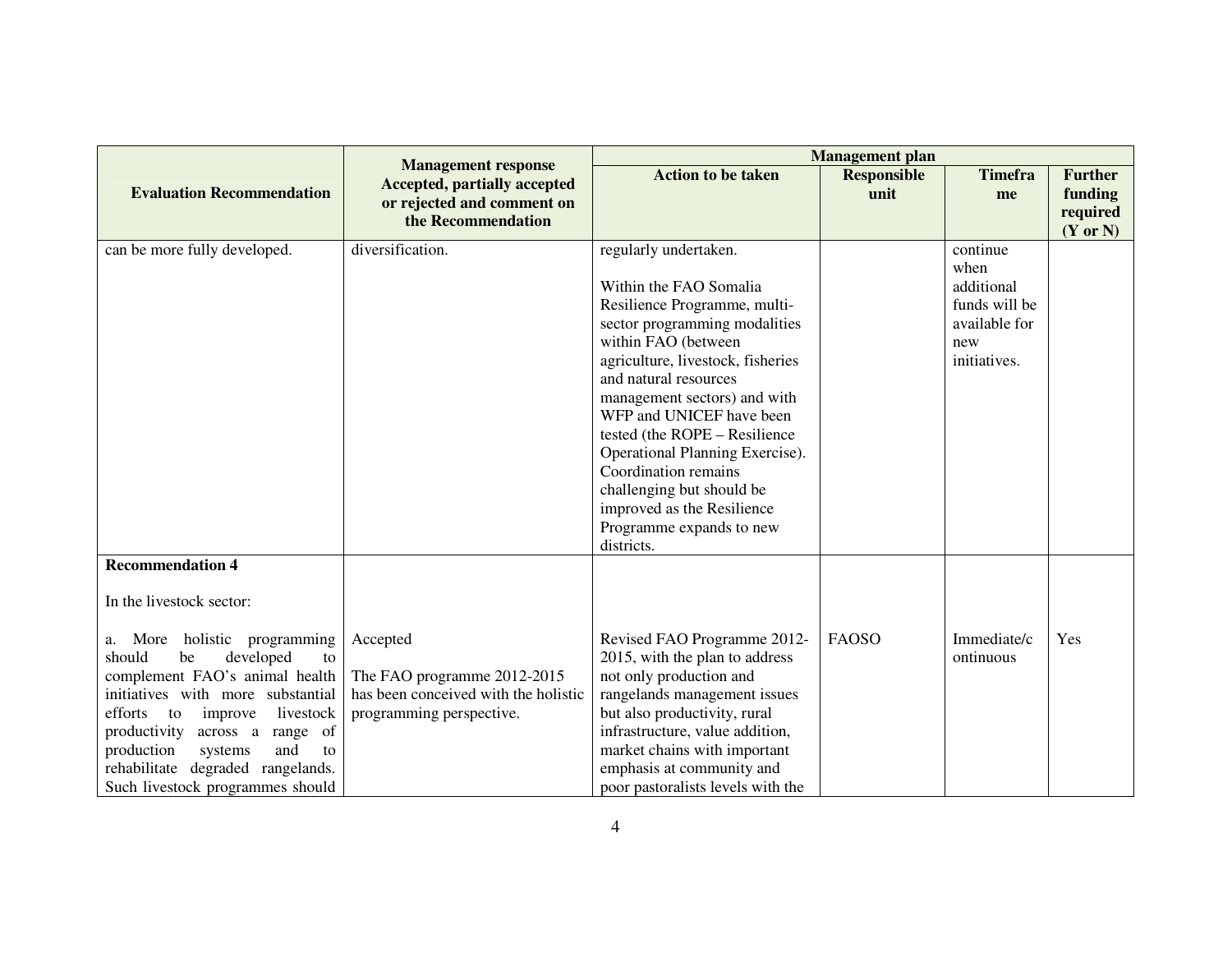|                                                                                                                                                                                                                                                                                       |                                                                                                                       | <b>Management</b> plan                                                                                                                                                                                                                                                                                                                                                                                                                                                                                                                                                                                                                                                                                         |                            |                          |                                                              |
|---------------------------------------------------------------------------------------------------------------------------------------------------------------------------------------------------------------------------------------------------------------------------------------|-----------------------------------------------------------------------------------------------------------------------|----------------------------------------------------------------------------------------------------------------------------------------------------------------------------------------------------------------------------------------------------------------------------------------------------------------------------------------------------------------------------------------------------------------------------------------------------------------------------------------------------------------------------------------------------------------------------------------------------------------------------------------------------------------------------------------------------------------|----------------------------|--------------------------|--------------------------------------------------------------|
| <b>Evaluation Recommendation</b>                                                                                                                                                                                                                                                      | <b>Management response</b><br><b>Accepted, partially accepted</b><br>or rejected and comment on<br>the Recommendation | <b>Action to be taken</b>                                                                                                                                                                                                                                                                                                                                                                                                                                                                                                                                                                                                                                                                                      | <b>Responsible</b><br>unit | <b>Timefra</b><br>me     | <b>Further</b><br>funding<br>required<br>$(Y \text{ or } N)$ |
| work to address vulnerability and<br>poverty;                                                                                                                                                                                                                                         |                                                                                                                       | initiation of pastoral field<br>schools.                                                                                                                                                                                                                                                                                                                                                                                                                                                                                                                                                                                                                                                                       |                            |                          |                                                              |
| b. Market-oriented interventions<br>should add value at the production<br>end of the chain, on the farm and<br>feedlots, so that quality meat and<br>milk products can be produced,<br>thus boosting farmer income and<br>creating employment opportunities<br>along the value chain; | Accepted                                                                                                              | Two specific actions will be<br>implemented to support market<br>oriented interventions:<br>1. Support to group dynamic<br>Pastoral Field Schools,<br>associations and cooperatives<br>will be stimulated in accessible<br>areas for introduction of a<br>change in production techniques<br>such as fattening, paddock<br>system, milk production<br>improvement and alternative<br>productions such as poultry and<br>bee keeping;<br>2. Market based solutions will<br>be systematically applied to all<br>value chain interventions in<br>order to reduce negative impact<br>on the on-going activities while<br>ensuring sustainability by<br>enhancing private sector's<br>involvement in agri-business. | <b>FAOSO</b>               | Immediate/c<br>ontinuous | Yes                                                          |
| c. FAO Somalia needs to ensure<br>Livestock Emergency Guidelines                                                                                                                                                                                                                      | Accepted                                                                                                              | Livestock sector has an expert<br>trainer who will carry both                                                                                                                                                                                                                                                                                                                                                                                                                                                                                                                                                                                                                                                  | <b>FAOSO</b>               | Immediate/C<br>ontinuous | N <sub>o</sub>                                               |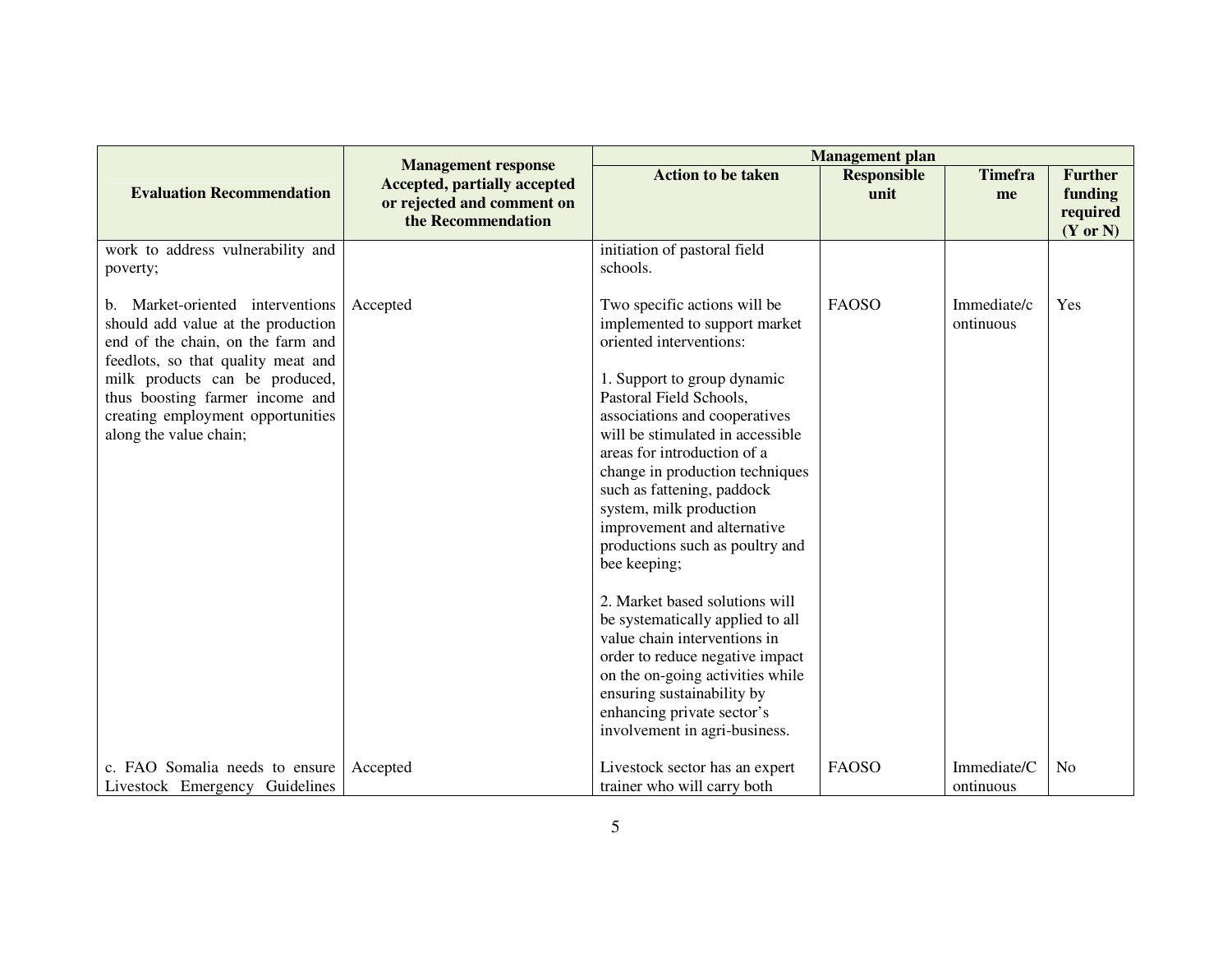|                                                                                                                                                                                                   | <b>Management response</b>                                                              | <b>Management</b> plan                                                                                                                                                                                                                                                                                                                                                                                                                                                                                                                                                                                                                                                                                                          |                              |                      |                                                              |
|---------------------------------------------------------------------------------------------------------------------------------------------------------------------------------------------------|-----------------------------------------------------------------------------------------|---------------------------------------------------------------------------------------------------------------------------------------------------------------------------------------------------------------------------------------------------------------------------------------------------------------------------------------------------------------------------------------------------------------------------------------------------------------------------------------------------------------------------------------------------------------------------------------------------------------------------------------------------------------------------------------------------------------------------------|------------------------------|----------------------|--------------------------------------------------------------|
| <b>Evaluation Recommendation</b>                                                                                                                                                                  | <b>Accepted, partially accepted</b><br>or rejected and comment on<br>the Recommendation | <b>Action to be taken</b>                                                                                                                                                                                                                                                                                                                                                                                                                                                                                                                                                                                                                                                                                                       | <b>Responsible</b><br>unit   | <b>Timefra</b><br>me | <b>Further</b><br>funding<br>required<br>$(Y \text{ or } N)$ |
| and Standards (LEGS) are utilised<br>by its own staff and partners when<br>addressing future emergencies;                                                                                         |                                                                                         | internal and partners training in<br>for proper use of LEGS in future<br>emergency interventions                                                                                                                                                                                                                                                                                                                                                                                                                                                                                                                                                                                                                                |                              |                      |                                                              |
| d. FAO HQ should develop<br>standard<br>for<br>designs<br>indicating<br>slaughterhouses,<br>minimum facilities to be included,<br>to use as blueprints for future<br>slaughterhouse construction. | Accepted                                                                                | AGS is developing a series of<br>standard designs for small and<br>medium abattoir facilities.<br>Future design for abattoir in<br>Somalia should be referred for<br>review to the competent<br>professional officer in DOs or<br>HQ <sub>s</sub> .<br>In abattoir facilities,<br>consideration should be given to<br>proper waste (solid and liquid)<br>management in order to ensure<br>and protect environmental<br>sustainability.<br>In standard facilities, all<br>slaughterhouses will with the<br>support of the UNIDO include<br>biogas production facilities to<br>serve as waste management and<br>energy production plants. NRC<br>has been contacted and a<br>mission is already on-going to<br>address the issue. | AGS, NRC and<br><b>FAOSO</b> | On-going             | N <sub>o</sub>                                               |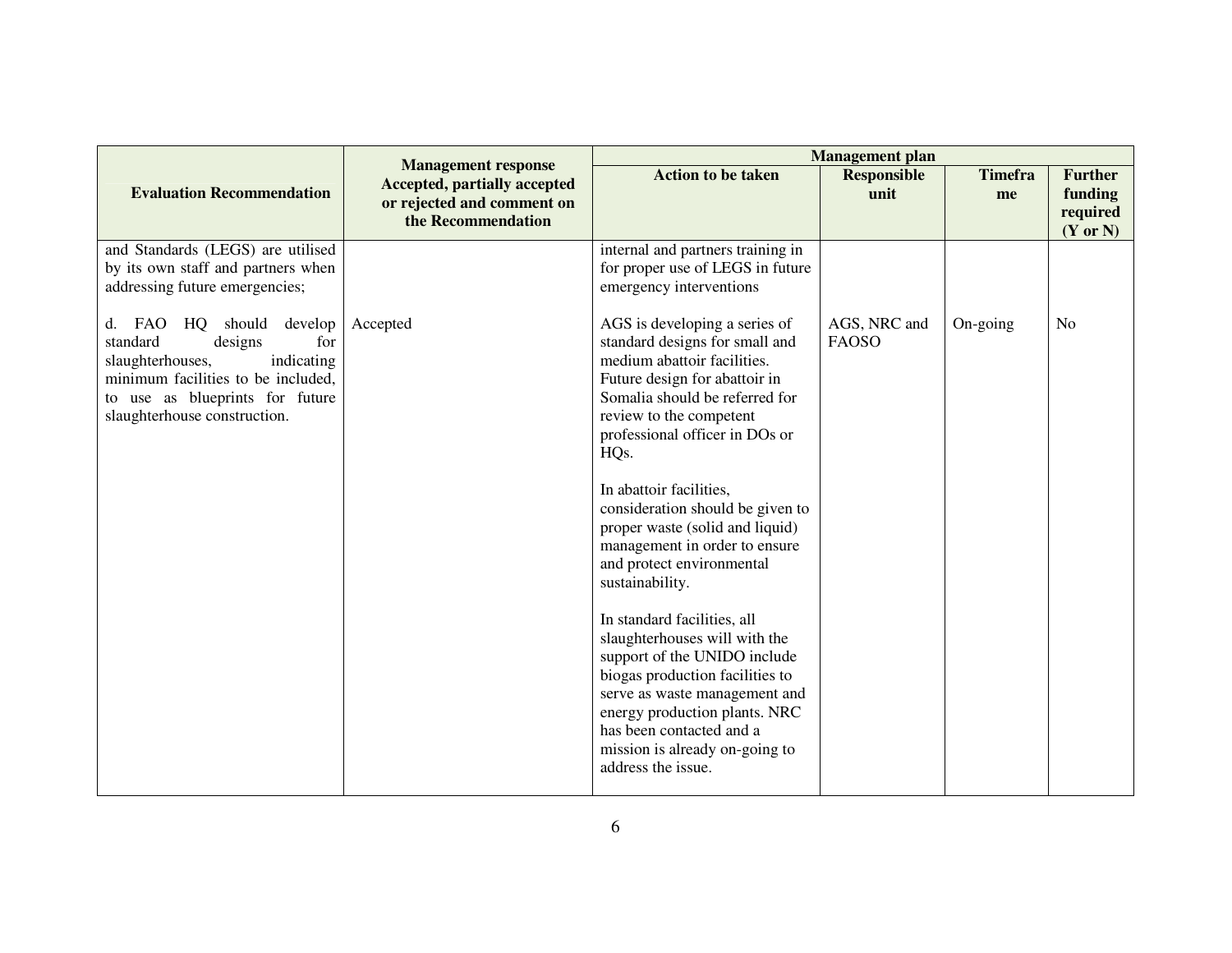|                                                                                                                                                                                                                                                                                                                                                                                                                                                                                                                                                                                                                                                                                                                                                                      |                                                                                                                       | <b>Management</b> plan                                                                                                                                                                                                                                                                                                                         |                            |                       |                                                              |
|----------------------------------------------------------------------------------------------------------------------------------------------------------------------------------------------------------------------------------------------------------------------------------------------------------------------------------------------------------------------------------------------------------------------------------------------------------------------------------------------------------------------------------------------------------------------------------------------------------------------------------------------------------------------------------------------------------------------------------------------------------------------|-----------------------------------------------------------------------------------------------------------------------|------------------------------------------------------------------------------------------------------------------------------------------------------------------------------------------------------------------------------------------------------------------------------------------------------------------------------------------------|----------------------------|-----------------------|--------------------------------------------------------------|
| <b>Evaluation Recommendation</b>                                                                                                                                                                                                                                                                                                                                                                                                                                                                                                                                                                                                                                                                                                                                     | <b>Management response</b><br><b>Accepted, partially accepted</b><br>or rejected and comment on<br>the Recommendation | <b>Action to be taken</b>                                                                                                                                                                                                                                                                                                                      | <b>Responsible</b><br>unit | <b>Timefra</b><br>me  | <b>Further</b><br>funding<br>required<br>$(Y \text{ or } N)$ |
| <b>Recommendation 5</b>                                                                                                                                                                                                                                                                                                                                                                                                                                                                                                                                                                                                                                                                                                                                              | Accepted                                                                                                              |                                                                                                                                                                                                                                                                                                                                                |                            |                       |                                                              |
| There needs<br>be<br>to<br>greater<br>investment in trend<br>analysis,<br>drawing on FSNAU and SWALIM<br>data. FAO Somalia is uniquely<br>placed to carry out such trend<br>analysis to contribute to a deeper<br>understanding of how livelihoods,<br>the economy, and in turn poverty<br>and vulnerability have been<br>affected by years of conflict and<br>displacement. This should inform<br>FAO's<br>strategic<br>programme<br>choices and decisions, for example<br>whether the current priority in the<br>programme given to crops rather<br>than livestock is appropriate, and<br>will be a key resource for national<br>and international actors in Somalia.<br>It may also provide insights into<br>the causes of chronic food<br>insecurity in Somalia. | FSNAU and SWALIM have<br>generated substantial amount of<br>data over the years.                                      | The planned recruitment of a<br>Natural Resources Officer (agro-<br>meteorologist), Food Security<br>Expert and an Econometrician<br>will increase FSNAU and<br>SWALIM's current capacity to<br>conduct trend analyses and<br>applied research in order to<br>inform programme design,<br>review and adjustment for FAO<br>Somalia and others. | <b>FAOSO</b>               | First quarter<br>2014 | Yes                                                          |
| <b>Recommendation 6</b>                                                                                                                                                                                                                                                                                                                                                                                                                                                                                                                                                                                                                                                                                                                                              | Accepted                                                                                                              |                                                                                                                                                                                                                                                                                                                                                |                            |                       |                                                              |
| FAO Somalia must ramp up its<br>advocacy skills and resources to<br>match its early warning expertise in<br>FSNAU, to advocate for a timely<br>response <i>before</i> famine conditions                                                                                                                                                                                                                                                                                                                                                                                                                                                                                                                                                                              |                                                                                                                       | FSNAU will improve its<br>communication strategy and<br>work with the Food Security,<br>Nutrition and Health Clusters to<br>advocate for timely and robust                                                                                                                                                                                     | <b>FAOSO</b>               | $1st$ Quarter<br>2014 | Yes                                                          |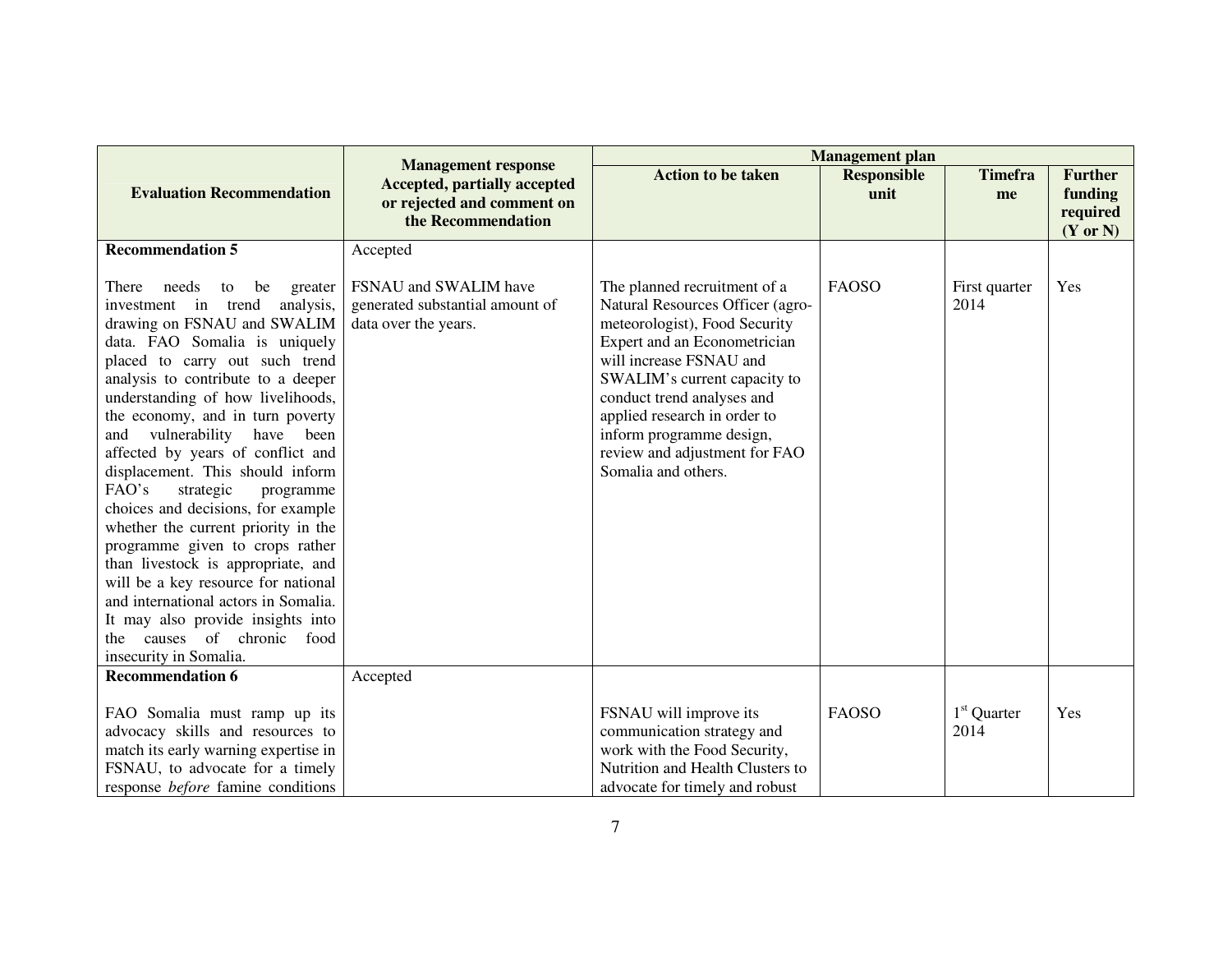|                                                                                                                                                                                                                                               |                                                                                                                                                   | <b>Management</b> plan                                                                                                                                                                                                                                                                                                                                                                                        |                            |                       |                                                              |
|-----------------------------------------------------------------------------------------------------------------------------------------------------------------------------------------------------------------------------------------------|---------------------------------------------------------------------------------------------------------------------------------------------------|---------------------------------------------------------------------------------------------------------------------------------------------------------------------------------------------------------------------------------------------------------------------------------------------------------------------------------------------------------------------------------------------------------------|----------------------------|-----------------------|--------------------------------------------------------------|
| <b>Evaluation Recommendation</b>                                                                                                                                                                                                              | <b>Management response</b><br><b>Accepted, partially accepted</b><br>or rejected and comment on<br>the Recommendation                             | <b>Action to be taken</b>                                                                                                                                                                                                                                                                                                                                                                                     | <b>Responsible</b><br>unit | <b>Timefra</b><br>me  | <b>Further</b><br>funding<br>required<br>$(Y \text{ or } N)$ |
| develop.                                                                                                                                                                                                                                      |                                                                                                                                                   | response and donor support<br>based on timely early warning<br>information and analyses.                                                                                                                                                                                                                                                                                                                      |                            |                       |                                                              |
| <b>Recommendation 7</b>                                                                                                                                                                                                                       |                                                                                                                                                   |                                                                                                                                                                                                                                                                                                                                                                                                               |                            |                       |                                                              |
| programming should<br>be<br>New<br>developed in three areas:                                                                                                                                                                                  |                                                                                                                                                   |                                                                                                                                                                                                                                                                                                                                                                                                               |                            |                       |                                                              |
| a. to address issues of natural<br>Using<br>management.<br>resource<br>SWALIM data and analysis, a<br>for FAO<br>Somalia's<br>strategy<br>engagement in this sector should be<br>drafted;                                                     | Accepted                                                                                                                                          | FAO Somalia is in the process<br>of recruiting an international<br><b>Environment and NRM Officer</b><br>that should provide strategic<br>guidance to the sector.                                                                                                                                                                                                                                             | <b>FAOSO</b>               | $1st$ Quarter<br>2014 | Yes                                                          |
| b. in peri-urban agriculture with<br>two objectives, first to support the<br>livelihoods<br>of<br>vulnerable<br>households living in or near urban<br>areas, and second, to support peri-<br>urban agricultural and livestock<br>development; | Partially Accepted<br>Agric sector already started<br>developing peri urban agriculture<br>so it is not correct to talk about new<br>programming. | Revised FAO Programme 2012-<br>2015, with the plan to address<br>peri-urban value chains<br>including poultry, milk, value<br>addition, market chains with<br>important emphasis on youth,<br>women and marginalised<br>communities.<br>Include peri urban agriculture<br>development when funds are<br>available or in the locations<br>where resilience programme is<br>implemented close to large<br>towns | <b>FAOSO</b>               | Immediate             | Yes                                                          |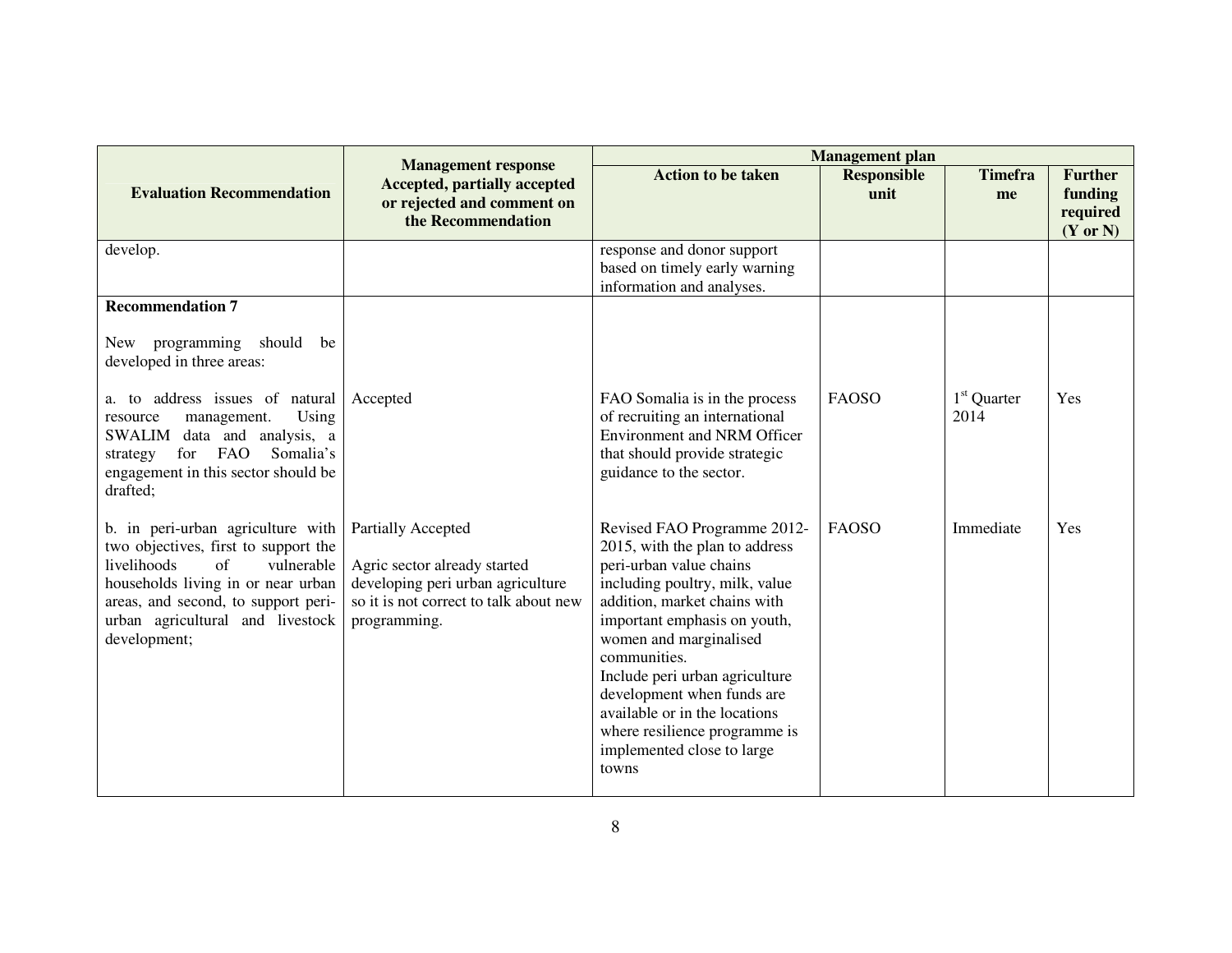|                                                                                                                                                                                                                                                                                                                                                                                                                                                   | <b>Management response</b>                                                              | <b>Management</b> plan                                                                                                                                                                                                                                                                                                                                                                                                                                                                       |                            |                      |                                                              |
|---------------------------------------------------------------------------------------------------------------------------------------------------------------------------------------------------------------------------------------------------------------------------------------------------------------------------------------------------------------------------------------------------------------------------------------------------|-----------------------------------------------------------------------------------------|----------------------------------------------------------------------------------------------------------------------------------------------------------------------------------------------------------------------------------------------------------------------------------------------------------------------------------------------------------------------------------------------------------------------------------------------------------------------------------------------|----------------------------|----------------------|--------------------------------------------------------------|
| <b>Evaluation Recommendation</b>                                                                                                                                                                                                                                                                                                                                                                                                                  | <b>Accepted, partially accepted</b><br>or rejected and comment on<br>the Recommendation | <b>Action to be taken</b>                                                                                                                                                                                                                                                                                                                                                                                                                                                                    | <b>Responsible</b><br>unit | <b>Timefra</b><br>me | <b>Further</b><br>funding<br>required<br>$(Y \text{ or } N)$ |
| c. as the custodian of substantial<br>nutrition analysis, FAO Somalia<br>should feed this directly into its<br>and food security<br>agriculture<br>interventions to address long-term<br>chronic under-nutrition in Somalia,<br>and to play a leadership role in<br>demonstrating how agriculture and<br>food-based<br>approaches<br>can<br>contribute to tackling malnutrition.<br>Milk production and consumption<br>should be central to this; | Accepted                                                                                | Research on underlying causes<br>of malnutrition and how they<br>can be addressed is one of the<br>result areas for FSNAU Phase<br>VII (Mar 2013-Feb 2017).<br>Linkage between agriculture and<br>improved nutrition will be<br>explored in this context.<br>New project 'ICIPE' which is<br>focused on the milk value chain.                                                                                                                                                                | <b>FAOSO</b>               | Mid-2014             | Yes                                                          |
| although<br>'new'<br>d.<br>not<br>Somalia's<br><b>FAO</b><br>programming,<br>recent commitment to the fisheries<br>sector must be sustained.                                                                                                                                                                                                                                                                                                      | Accepted<br>This commitment being both<br>political and financial.                      | Linked to recommendation 6,<br>there is an advocacy role that<br>FAO Fisheries can play, in<br>developing Somali interaction<br>with anti-piracy and fisheries<br>management bodies, (ii) to assist<br>Somali regions to work through<br>Kampala process, to develop<br>agreement on shared IT,<br>licensing, monitoring platforms,<br>(iii) by building on existing<br>projects to increase sustainable<br>landings, reduce post-harvest<br>losses, and increase Somali<br>demand for fish. | <b>FAOSO</b>               | 3 to 5 years         | Yes                                                          |
| <b>Recommendation 8</b>                                                                                                                                                                                                                                                                                                                                                                                                                           |                                                                                         |                                                                                                                                                                                                                                                                                                                                                                                                                                                                                              |                            |                      |                                                              |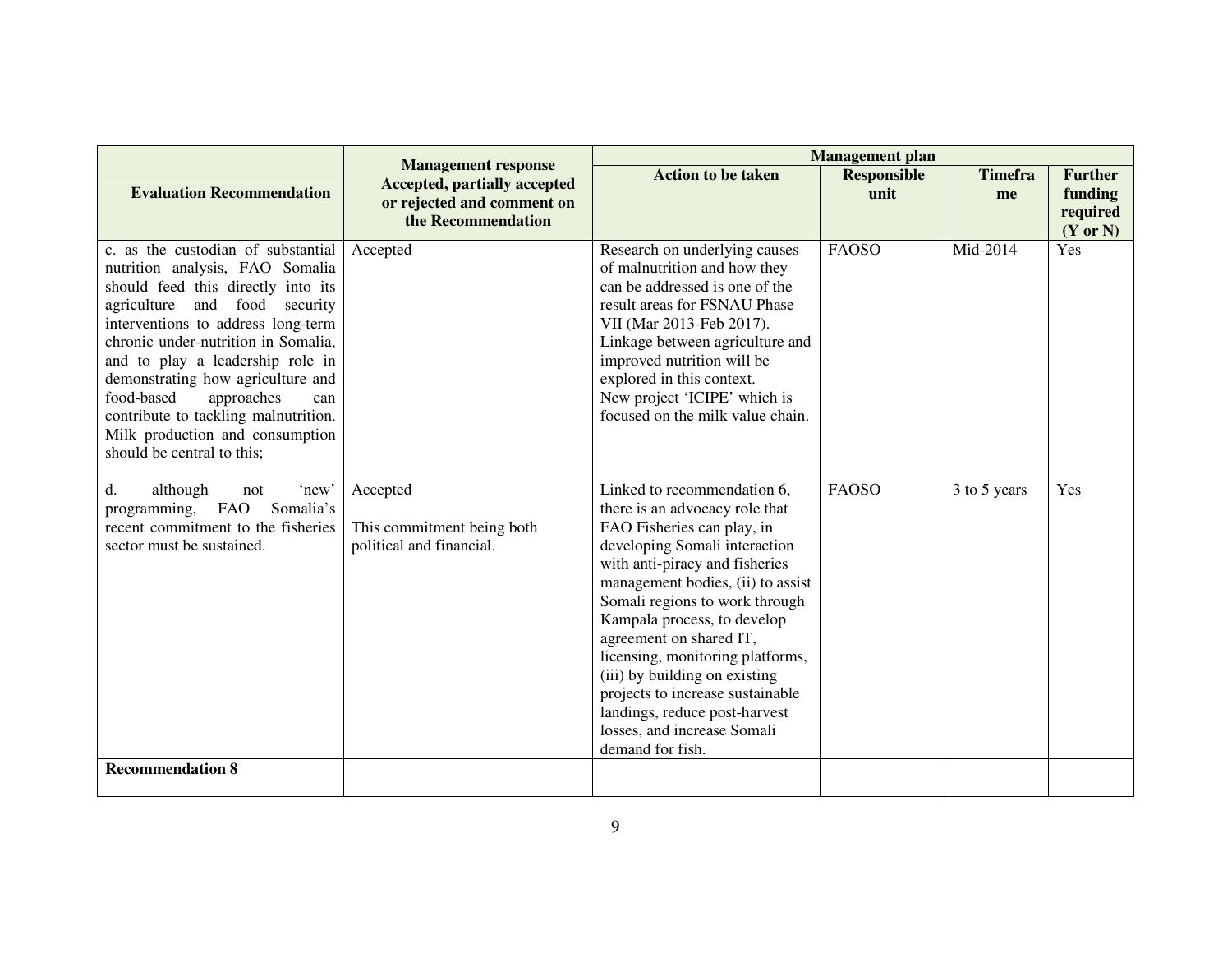|                                                                                                                                                                                                                                                                                                  | <b>Management response</b>                                                                                                                                                                                                                                                                                                                                                                                                                                                                                                                                 | <b>Management plan</b>                                                                                                                                                                                                                                                                                                       |                            |                      |                                                              |
|--------------------------------------------------------------------------------------------------------------------------------------------------------------------------------------------------------------------------------------------------------------------------------------------------|------------------------------------------------------------------------------------------------------------------------------------------------------------------------------------------------------------------------------------------------------------------------------------------------------------------------------------------------------------------------------------------------------------------------------------------------------------------------------------------------------------------------------------------------------------|------------------------------------------------------------------------------------------------------------------------------------------------------------------------------------------------------------------------------------------------------------------------------------------------------------------------------|----------------------------|----------------------|--------------------------------------------------------------|
| <b>Evaluation Recommendation</b>                                                                                                                                                                                                                                                                 | <b>Accepted, partially accepted</b><br>or rejected and comment on<br>the Recommendation                                                                                                                                                                                                                                                                                                                                                                                                                                                                    | <b>Action to be taken</b>                                                                                                                                                                                                                                                                                                    | <b>Responsible</b><br>unit | <b>Timefra</b><br>me | <b>Further</b><br>funding<br>required<br>$(Y \text{ or } N)$ |
| The FSC is still establishing itself.<br>In co-coordinating the FSC:                                                                                                                                                                                                                             | Accepted                                                                                                                                                                                                                                                                                                                                                                                                                                                                                                                                                   |                                                                                                                                                                                                                                                                                                                              |                            |                      |                                                              |
| a. FAO must take steps to ensure<br>the large size of the cluster does<br>not detract from its effectiveness.<br>Revitalising the technical working<br>groups, for example, is<br>an<br>opportunity for more focused and<br>manageable technical debate and<br>development of guidance material; | Partially Accepted                                                                                                                                                                                                                                                                                                                                                                                                                                                                                                                                         | FAO take lead in chairing the<br>Agriculture, Livestock and<br>fisheries technical working<br>groups in collaboration with the<br>FSC secretariat                                                                                                                                                                            | <b>FAOSO</b><br><b>FSC</b> | Early 2014           | Yes                                                          |
| b. communication and consultation<br>with the field must be stepped up to<br>reverse the tendency towards<br>Nairobi-centric decision-making;                                                                                                                                                    | It should be noted that the<br>consultation is different from the<br>decision-making.<br>The cluster is not a decision-<br>making body, but provides<br>recommendations to several bodies<br>(HCT, CHF Board, HC). These<br>bodies are located in Nairobi,<br>including donors, heads of INGOs<br>and several LNGOs. The relocation<br>of the decision-making bodies to<br>Somalia is subject to the Security<br>situation; whereas the consultation<br>with the Somalia-based<br>coordination offices remains an on-<br>going driving activity of the FSC | 12 regional FSC coordination<br>meeting take place every month<br>in all the regions in Somalia<br>which is an adequate coverage<br>in terms of field level response<br>coordination. Ongoing<br>relocation process of UN back to<br>Mogadishu/Somalia will<br>anyway have as a consequence a<br>lighter presence in Nairobi | <b>FAOSO</b><br><b>FSC</b> | Ongoing              | N <sub>0</sub>                                               |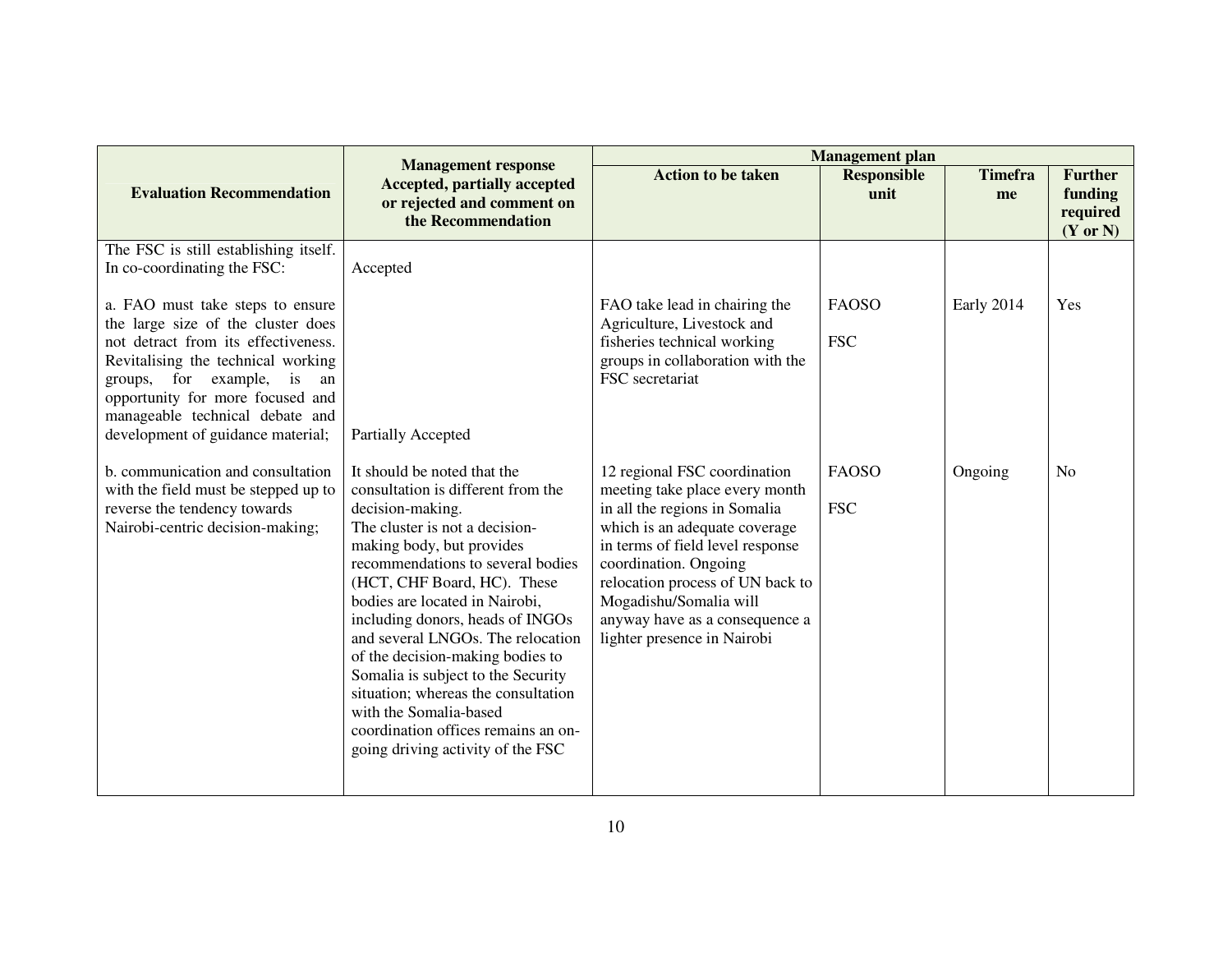|                                                                                                                                                                                                                                                                                                                                                                                                                                                                                                                                      |                                                                                                                                                                                                                                             | <b>Management</b> plan                                                                                                                                                                                                                                                                                                                                                                                                                                                                                  |                            |                      |                                                              |
|--------------------------------------------------------------------------------------------------------------------------------------------------------------------------------------------------------------------------------------------------------------------------------------------------------------------------------------------------------------------------------------------------------------------------------------------------------------------------------------------------------------------------------------|---------------------------------------------------------------------------------------------------------------------------------------------------------------------------------------------------------------------------------------------|---------------------------------------------------------------------------------------------------------------------------------------------------------------------------------------------------------------------------------------------------------------------------------------------------------------------------------------------------------------------------------------------------------------------------------------------------------------------------------------------------------|----------------------------|----------------------|--------------------------------------------------------------|
| <b>Evaluation Recommendation</b>                                                                                                                                                                                                                                                                                                                                                                                                                                                                                                     | <b>Management response</b><br><b>Accepted, partially accepted</b><br>or rejected and comment on<br>the Recommendation                                                                                                                       | <b>Action to be taken</b>                                                                                                                                                                                                                                                                                                                                                                                                                                                                               | <b>Responsible</b><br>unit | <b>Timefra</b><br>me | <b>Further</b><br>funding<br>required<br>$(Y \text{ or } N)$ |
| c. ways of engaging with other key<br>actors who are not part of the FSC<br>must be found eg with the OIC,<br>and with development coordination<br>bodies.                                                                                                                                                                                                                                                                                                                                                                           | Partially accepted                                                                                                                                                                                                                          | The role of the OIC is limited<br>following the famine period, the<br>next challenge in terms of<br>adequate entry point are the<br>federal government institution in<br>South central, the FSC is at the<br>final stage of recruiting a FSC<br>focal point based in Mogadishu<br>as liaison officer between the<br>FSC and the Somali<br>Government.                                                                                                                                                   | <b>FAOSO</b><br><b>FSC</b> | Ongoing              | Yes                                                          |
| <b>Recommendation 9</b>                                                                                                                                                                                                                                                                                                                                                                                                                                                                                                              | Accepted                                                                                                                                                                                                                                    |                                                                                                                                                                                                                                                                                                                                                                                                                                                                                                         |                            |                      |                                                              |
| The current compliance focus of<br>FAO Somalia's M&E needs to be<br>re-balanced so that equal attention<br>is given to outcomes and impact<br>and to ensure that the M&E system<br>feeds into learning as well as<br>fulfilling<br>accountability<br>requirements. Re-thinking M&E as<br>part of the resilience strategy offers<br>an opportunity to develop an<br>overall M&E framework, to review<br>the role of the M&E unit and its<br>relationship to the sectoral teams,<br>for example the<br>M&E Unit could maintain a focus | The focus on risk management and<br>compliance has been important in<br>view of the remote implementation<br>of activities due to the security<br>situation and lack of access in<br>Somalia, and certainly at the<br>detriment of the M&E. | Two separate units have been<br>established a) Compliance unit<br>and b) M&E unit. The M&E<br>unit is being reinforced with the<br>recruitment of a P-4 M&E<br>Officer. The office is in the<br>process of developing the M&E<br>framework, foreseeing that all<br>monitoring at input and outcome<br>level and impact evaluation will<br>be managed by the M&E unit,<br>while regular progress<br>monitoring will be done by the<br>sectors. Information provided by<br>the M&E will serve all sectors | <b>FAOSO</b>               | September<br>2013    | Yes                                                          |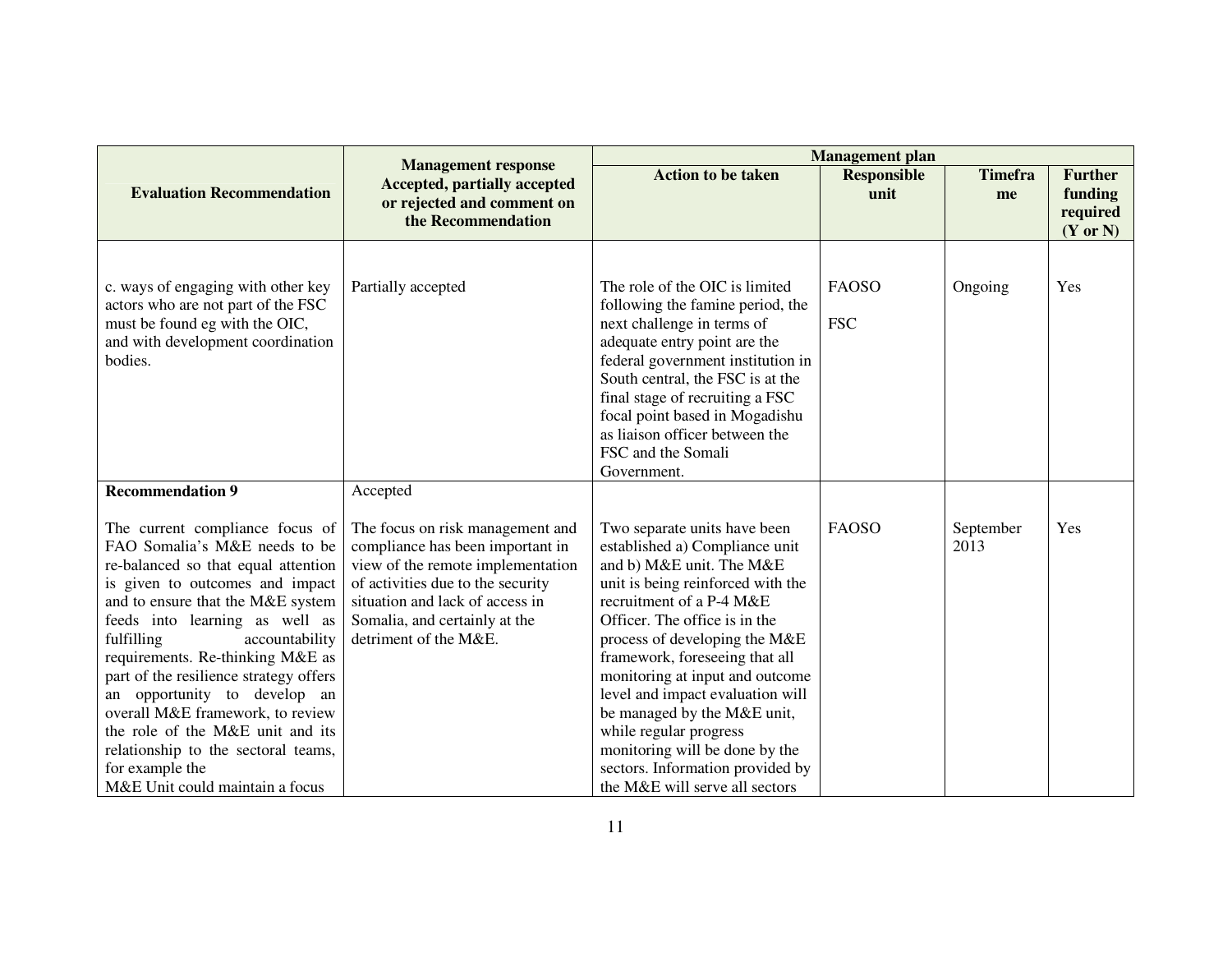|                                                                                                                                                                                                                                                                                                                                                                                                                                                                                                                                   |                                                                                                                                                                                                                                                                                                                                                                                                                                                                | <b>Management</b> plan                                                                                                                                                                                                                                                                                                                                                         |                            |                                                                               |                                                                         |
|-----------------------------------------------------------------------------------------------------------------------------------------------------------------------------------------------------------------------------------------------------------------------------------------------------------------------------------------------------------------------------------------------------------------------------------------------------------------------------------------------------------------------------------|----------------------------------------------------------------------------------------------------------------------------------------------------------------------------------------------------------------------------------------------------------------------------------------------------------------------------------------------------------------------------------------------------------------------------------------------------------------|--------------------------------------------------------------------------------------------------------------------------------------------------------------------------------------------------------------------------------------------------------------------------------------------------------------------------------------------------------------------------------|----------------------------|-------------------------------------------------------------------------------|-------------------------------------------------------------------------|
| <b>Evaluation Recommendation</b>                                                                                                                                                                                                                                                                                                                                                                                                                                                                                                  | <b>Management response</b><br><b>Accepted, partially accepted</b><br>or rejected and comment on<br>the Recommendation                                                                                                                                                                                                                                                                                                                                          | <b>Action to be taken</b>                                                                                                                                                                                                                                                                                                                                                      | <b>Responsible</b><br>unit | <b>Timefra</b><br>me                                                          | <b>Further</b><br>funding<br>required<br>(Y or N)                       |
| on compliance monitoring while<br>the sectoral teams lead in learning<br>and impact and outcome<br>evaluation. This is also an<br>opportunity to review the role that<br>well-designed participatory and<br>qualitative exercises could play in<br>the challenging operational context<br>of Somalia in capturing outcomes<br>and impact, learning from<br>elsewhere where access is<br>constrained, and to ensure that<br>M&E becomes gender-sensitive.<br><b>Recommendation 10</b>                                              | Partially Accepted (FAOSO)                                                                                                                                                                                                                                                                                                                                                                                                                                     | for learning and decision<br>making at programme level,<br>including the gender dimension.                                                                                                                                                                                                                                                                                     |                            |                                                                               |                                                                         |
| FAO Somalia must develop a<br>differentiated and more nuanced<br>approach to partnership, at a<br>minimum differentiating between<br>(i) contractual service provision,<br>driven by an LOA, when the term<br>'partner' may not be appropriate,<br>and (ii) genuine partnership where<br>two organisations come together as<br>equals and the relationship is<br>guided by the principles of<br>partnership often articulated in<br>memorandum of understanding<br>(MoU). FAO Somalia should<br>consciously decide which approach | FAOSO clearly distinguishes the<br>difference between partnership and<br>service provider; however the<br>office implements activities within<br>the available legal framework<br>(MS507) which does not<br>adequately reflect the Partnership<br>role of CSOs, in the absence of a<br>framework for Partnership<br>(partnership regulations under<br>MoUs are not governed by any<br>Manual Section but by old<br>administrative circulars and<br>guidelines. | See comment aside<br>$\blacksquare$<br>Capacity and trust of partners<br>has been the issues but a<br>more comprehensive frame<br>of long term engagement<br>with mutual benefits is<br>envisaged and shall be<br>developed especially in the<br>frame of public and private<br>partnership, particularly in<br>the livestock service<br>delivery.<br>Capacity and training of | <b>FAOSO</b><br>HQ         | HQ to review<br>the<br>Partnership<br>agreements.<br>Immediate/c<br>ontinuous | Funds<br>required<br>for<br>capacity<br>developm<br>ent of<br>Partners. |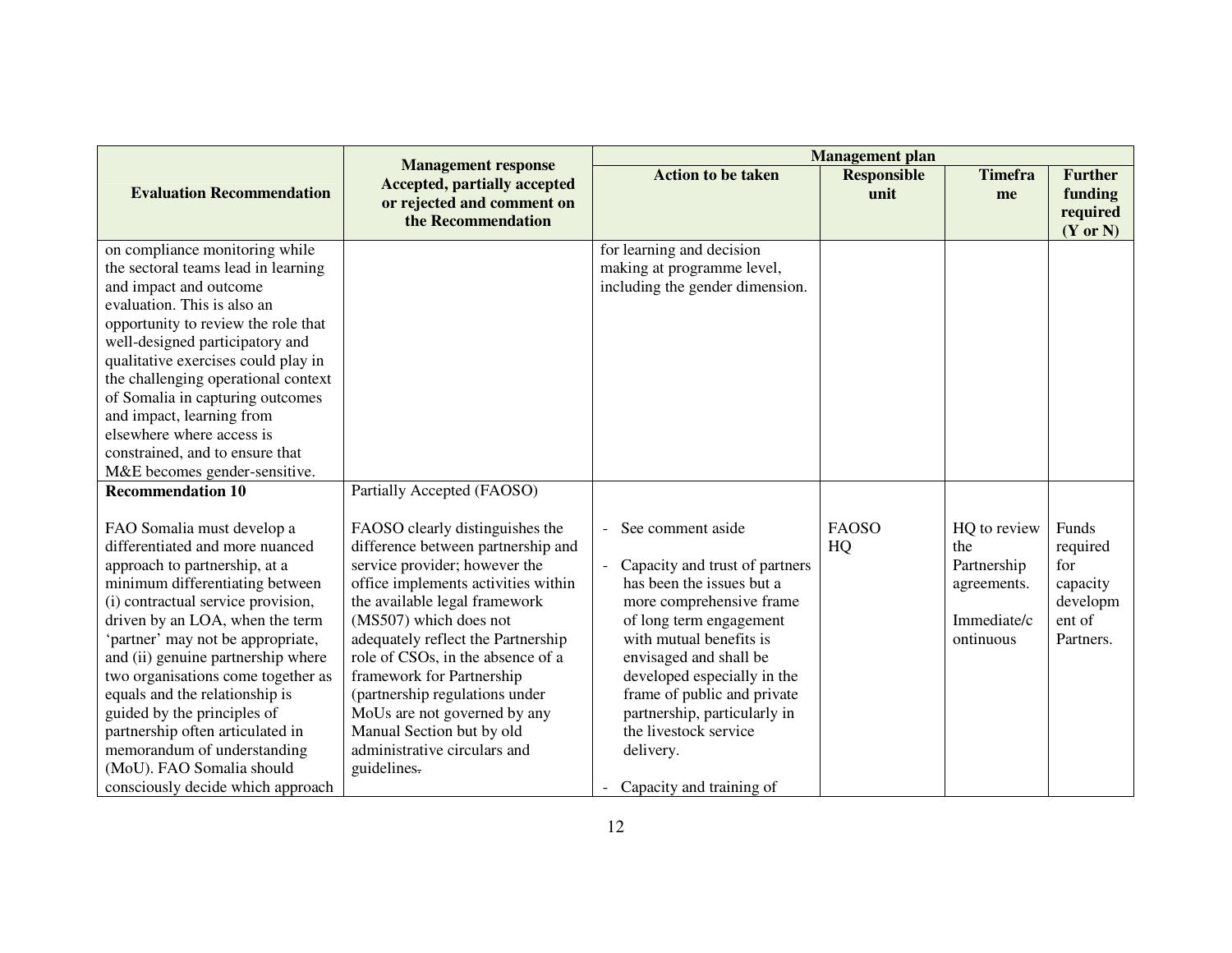|                                                                                                                                                                                                                                                                                                                                                                                                                               |                                                                                                                                                                                                                                                                                                                                                                                                                                                                                                                                                                                                                                                  | <b>Management</b> plan                                                                                                                                                                                                                                                                                                                  |                            |                      |                                                              |  |
|-------------------------------------------------------------------------------------------------------------------------------------------------------------------------------------------------------------------------------------------------------------------------------------------------------------------------------------------------------------------------------------------------------------------------------|--------------------------------------------------------------------------------------------------------------------------------------------------------------------------------------------------------------------------------------------------------------------------------------------------------------------------------------------------------------------------------------------------------------------------------------------------------------------------------------------------------------------------------------------------------------------------------------------------------------------------------------------------|-----------------------------------------------------------------------------------------------------------------------------------------------------------------------------------------------------------------------------------------------------------------------------------------------------------------------------------------|----------------------------|----------------------|--------------------------------------------------------------|--|
| <b>Evaluation Recommendation</b>                                                                                                                                                                                                                                                                                                                                                                                              | <b>Management response</b><br><b>Accepted, partially accepted</b><br>or rejected and comment on<br>the Recommendation                                                                                                                                                                                                                                                                                                                                                                                                                                                                                                                            | <b>Action to be taken</b>                                                                                                                                                                                                                                                                                                               | <b>Responsible</b><br>unit | <b>Timefra</b><br>me | <b>Further</b><br>funding<br>required<br>$(Y \text{ or } N)$ |  |
| is most appropriate in which<br>circumstances. This should be<br>informed by a review of how<br>current procurement and partner<br>contracting rules may actually<br>stifle true partnership and<br>innovation to see where<br>adaptations can be made. This will<br>be particularly important as FAO<br>Somalia develops its community-<br>based resilience programme and<br>aims to work in close partnership<br>with NGOs. | The development however of a<br>differentiated nuanced approach<br>should be first treated at HQ level.<br>FAOSO is of the view that the legal<br>framework and contractual tools for<br>Partnership should be developed/or<br>modified and would be better<br>placed and managed in OPC.<br>For both categories there has been<br>an issue of capacity, and the<br>standardisation of the activities has<br>been also a matter of control and<br>monitoring.<br>FAOSO will perform the screening<br>of the entities according to criteria<br>to be defined (eventually based on<br>the FAO CSO policy) to classify<br>the SPs and the Partners. | partners organised in<br>FAOSO activities, in support<br>of longer term partnership.<br>The organization has new<br>guidelines on Partnership with<br>CSOs. In addition, OPC is<br>working with the Legal Office<br>on a DG Bulletin on MoU that<br>will contribute in guiding HQs<br>and COs on partnership with<br>CSO <sub>s</sub> . |                            |                      |                                                              |  |
| <b>Recommendation 11</b><br>FAO-Somalia should develop a<br>strategy for mainstreaming gender<br>across the organisation, supporting<br>staff to implement gender-sensitive<br>programmes and to consider what<br>gender equity means. This requires<br>leadership and also a senior<br>management position to drive such<br>a strategy, and to develop an                                                                    | Accepted<br>FAOSO recognises that gender has<br>not been given the necessary<br>attention in its programs, and this<br>will be addressed; however<br>expectation of more inclusion of the<br>gender dimension in FAOSO<br>programs should also be<br>commensurate to the Somali<br>context, particularly in South and                                                                                                                                                                                                                                                                                                                            | FAOSO will form an internal<br>Gender advisory group to help<br>guide programs mainstreaming<br>the gender dimension in their<br>activities. The group will also<br>liaise with HQ and other offices<br>for information and knowledge<br>sharing of best practices.                                                                     | <b>FAOSO</b>               | End 2013             | Yes                                                          |  |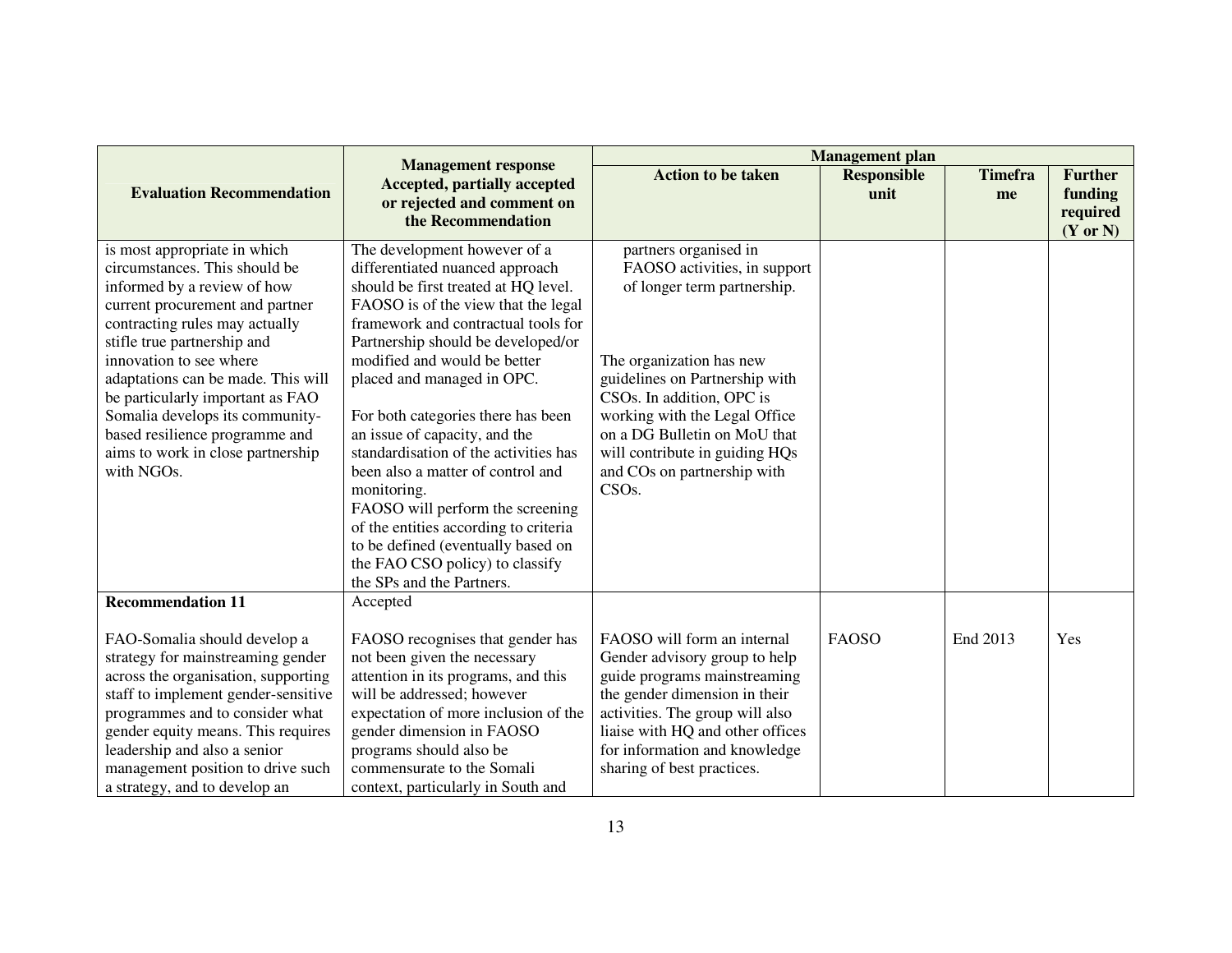|                                       |                                                            | <b>Management</b> plan         |                            |                |                           |
|---------------------------------------|------------------------------------------------------------|--------------------------------|----------------------------|----------------|---------------------------|
| <b>Evaluation Recommendation</b>      | <b>Management response</b><br>Accepted, partially accepted | <b>Action to be taken</b>      | <b>Responsible</b><br>unit | <b>Timefra</b> | <b>Further</b><br>funding |
|                                       | or rejected and comment on                                 |                                |                            | me             | required                  |
|                                       | the Recommendation                                         |                                |                            |                | $(Y \text{ or } N)$       |
| appropriate structure whereby         | Central where the basic access to                          | An International staff will be |                            | Mid 2014       |                           |
| addressing gender is everyone's       | any beneficiary is yet a challenge.                        | recruited, to help develop the |                            |                |                           |
| job rather than just an adviser's job | One of the main obstacles to gender                        | internal strategy for          |                            |                |                           |
| (for example, a gender focal team     | mainstreaming lies in the lack of                          | mainstreaming gender across    |                            |                |                           |
| should be considered). This also      | knowledge of how gender                                    | FAOSO programs.                |                            |                |                           |
| needs to be properly resourced over   | perspectives can be an omnipresent                         |                                |                            |                |                           |
| a realistic timeframe to avoid one-   | part of all activities carried out by                      | FAOSO will develop in its      |                            | Mid 2013       |                           |
| off interventions.                    | an organization; therefore FAOSO                           | M&E the systems and            |                            |                |                           |
|                                       | would expect some concrete                                 | instruments for monitoring and |                            |                |                           |
|                                       | support from HQ.                                           | evaluation on gender equality. |                            |                |                           |
| <b>Recommendation 12</b>              | Accepted                                                   |                                |                            |                |                           |
|                                       |                                                            |                                |                            |                |                           |
| FAO Somalia should formulate a        |                                                            | The Capacity Development Sub-  | <b>FAOSO</b>               | Immediate/c    | Yes                       |
| framework for capacity-               |                                                            | Programme addresses these      |                            | ontinuous      |                           |
| development as part of its revised    |                                                            | concerns. However, funding is  |                            |                |                           |
| strategy, to guide a more coherent    |                                                            | slow in coming to the Sub-     |                            |                |                           |
| and effective approach, especially    |                                                            | Programme.                     |                            |                |                           |
| in capacity development of            |                                                            |                                |                            |                |                           |
| government. This should pay           |                                                            |                                |                            |                |                           |
| attention to the three dimensions of  |                                                            |                                |                            |                |                           |
| capacity-development: individual,     |                                                            |                                |                            |                |                           |
| organisational and the level of the   |                                                            |                                |                            |                |                           |
| enabling environment, drawing on      |                                                            |                                |                            |                |                           |
| experience of what has worked and     |                                                            |                                |                            |                |                           |
| what has not worked so far. This      |                                                            |                                |                            |                |                           |
| should be aligned with a broader      |                                                            |                                |                            |                |                           |
| UN-wide coherent approach to          |                                                            |                                |                            |                |                           |
| capacity-development. For             |                                                            |                                |                            |                |                           |
| capacity-development with             |                                                            |                                |                            |                |                           |
| government, realistic and long-       |                                                            |                                |                            |                |                           |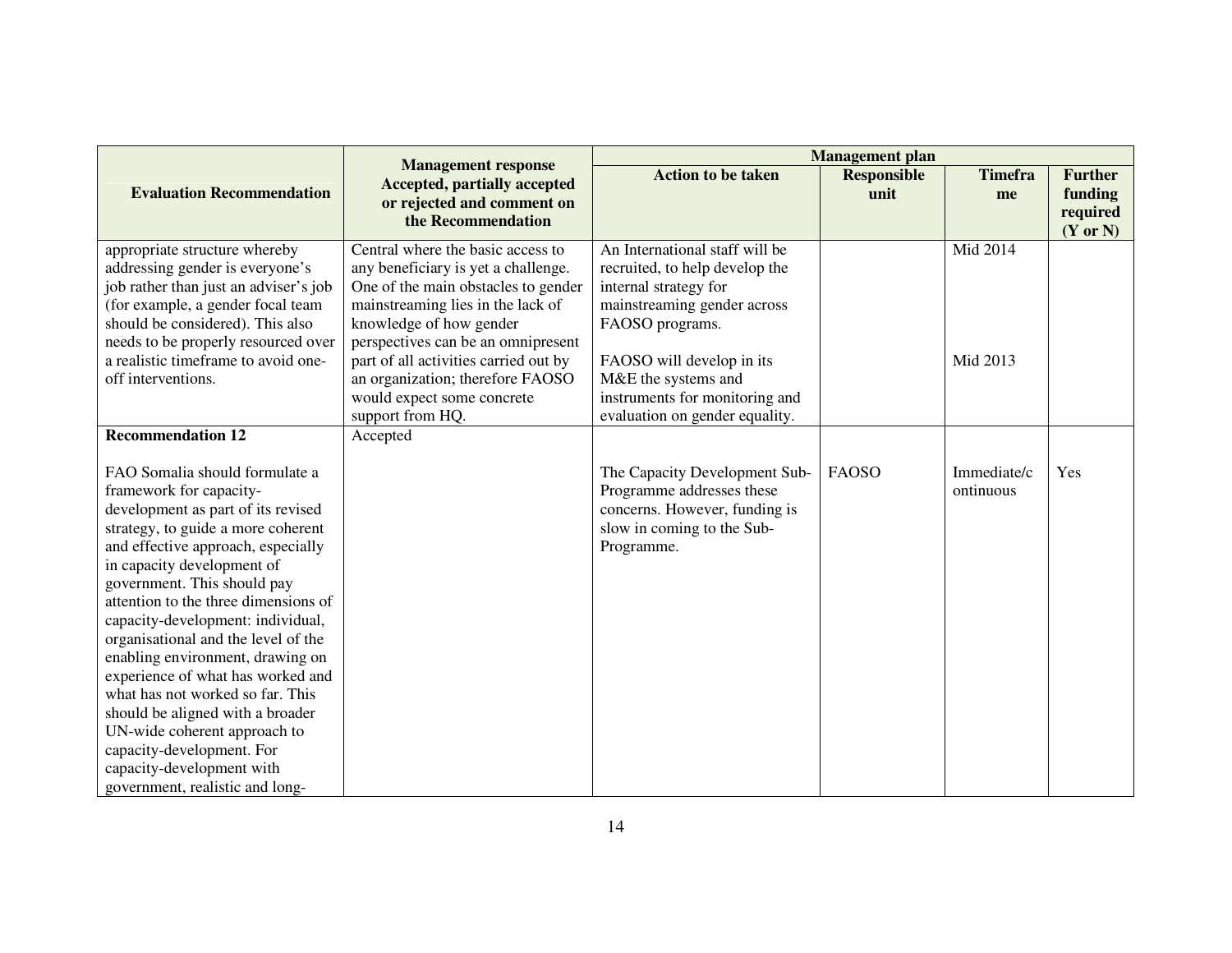|                                                                                                                                                                                                                                                                                                                                                                                                                                                                                                                                                                                                                                                                                                                                            |                                                                                                                                                                                                                                                                                                                                                                                                                                                                                                                                                                                                                                                                                                                                                                         | <b>Management</b> plan                           |                            |                                   |                                                   |  |
|--------------------------------------------------------------------------------------------------------------------------------------------------------------------------------------------------------------------------------------------------------------------------------------------------------------------------------------------------------------------------------------------------------------------------------------------------------------------------------------------------------------------------------------------------------------------------------------------------------------------------------------------------------------------------------------------------------------------------------------------|-------------------------------------------------------------------------------------------------------------------------------------------------------------------------------------------------------------------------------------------------------------------------------------------------------------------------------------------------------------------------------------------------------------------------------------------------------------------------------------------------------------------------------------------------------------------------------------------------------------------------------------------------------------------------------------------------------------------------------------------------------------------------|--------------------------------------------------|----------------------------|-----------------------------------|---------------------------------------------------|--|
| <b>Evaluation Recommendation</b>                                                                                                                                                                                                                                                                                                                                                                                                                                                                                                                                                                                                                                                                                                           | <b>Management response</b><br><b>Accepted, partially accepted</b><br>or rejected and comment on<br>the Recommendation                                                                                                                                                                                                                                                                                                                                                                                                                                                                                                                                                                                                                                                   | <b>Action to be taken</b>                        | <b>Responsible</b><br>unit | <b>Timefra</b><br>me              | <b>Further</b><br>funding<br>required<br>(Y or N) |  |
| term timeframes are needed. All<br>capacity-development programmes                                                                                                                                                                                                                                                                                                                                                                                                                                                                                                                                                                                                                                                                         |                                                                                                                                                                                                                                                                                                                                                                                                                                                                                                                                                                                                                                                                                                                                                                         |                                                  |                            |                                   |                                                   |  |
| should be preceded by a thorough                                                                                                                                                                                                                                                                                                                                                                                                                                                                                                                                                                                                                                                                                                           |                                                                                                                                                                                                                                                                                                                                                                                                                                                                                                                                                                                                                                                                                                                                                                         |                                                  |                            |                                   |                                                   |  |
| capacity assessment.                                                                                                                                                                                                                                                                                                                                                                                                                                                                                                                                                                                                                                                                                                                       |                                                                                                                                                                                                                                                                                                                                                                                                                                                                                                                                                                                                                                                                                                                                                                         |                                                  |                            |                                   |                                                   |  |
| <b>Recommendation 13</b>                                                                                                                                                                                                                                                                                                                                                                                                                                                                                                                                                                                                                                                                                                                   | Partially accepted                                                                                                                                                                                                                                                                                                                                                                                                                                                                                                                                                                                                                                                                                                                                                      |                                                  |                            |                                   |                                                   |  |
| FAO Somalia's resilience strategy<br>should be extended to 15 years<br>(broken down into 3 year<br>programming cycles for funding<br>and review purposes), should be<br>broadened to be more systemic,<br>addressing governance issues, and<br>must be carefully rolled out to<br>ensure that all FAO staff are fully<br>on board. There should be<br>investment in research from the<br>beginning of the programme to run<br>alongside programming, and a<br>review of FAO Somalia's current<br>skill sets to assess how these must<br>change and/ or be strengthened for<br>effective implementation of the<br>resilience programme. See also<br>Annex 7 for more detailed<br>recommendations on this issue.<br><b>Recommendation 14</b> | The Joint FAO-WFP-UNICEF<br>Resilience Strategy is clearly<br>focused on household- and<br>community-level activities, with<br>governance matters confined to<br>local governance and service<br>delivery (tying to the district level).<br>It already has a 15-year outlook,<br>with FAO's Resilience Sub-<br>Programme going for three years.<br>Broadening the Strategy to address<br>governance and knowledge issues<br>would require reviewing the<br>Strategy (with WFP and UNICEF).<br>This review should be undertaken<br>in 2-3 years, following this first<br>period of implementation. It would<br>also involve (for FAO<br>programming), merging the<br>Capacity Development and Policy<br>Sub-Programmes with the<br>Resilience Sub-Programme.<br>Accepted | Review of the strategy (with<br>WFP and UNICEF). | <b>FAOSO</b>               | In 3 years-<br>time (end<br>2015) | Yes                                               |  |
|                                                                                                                                                                                                                                                                                                                                                                                                                                                                                                                                                                                                                                                                                                                                            |                                                                                                                                                                                                                                                                                                                                                                                                                                                                                                                                                                                                                                                                                                                                                                         |                                                  |                            |                                   |                                                   |  |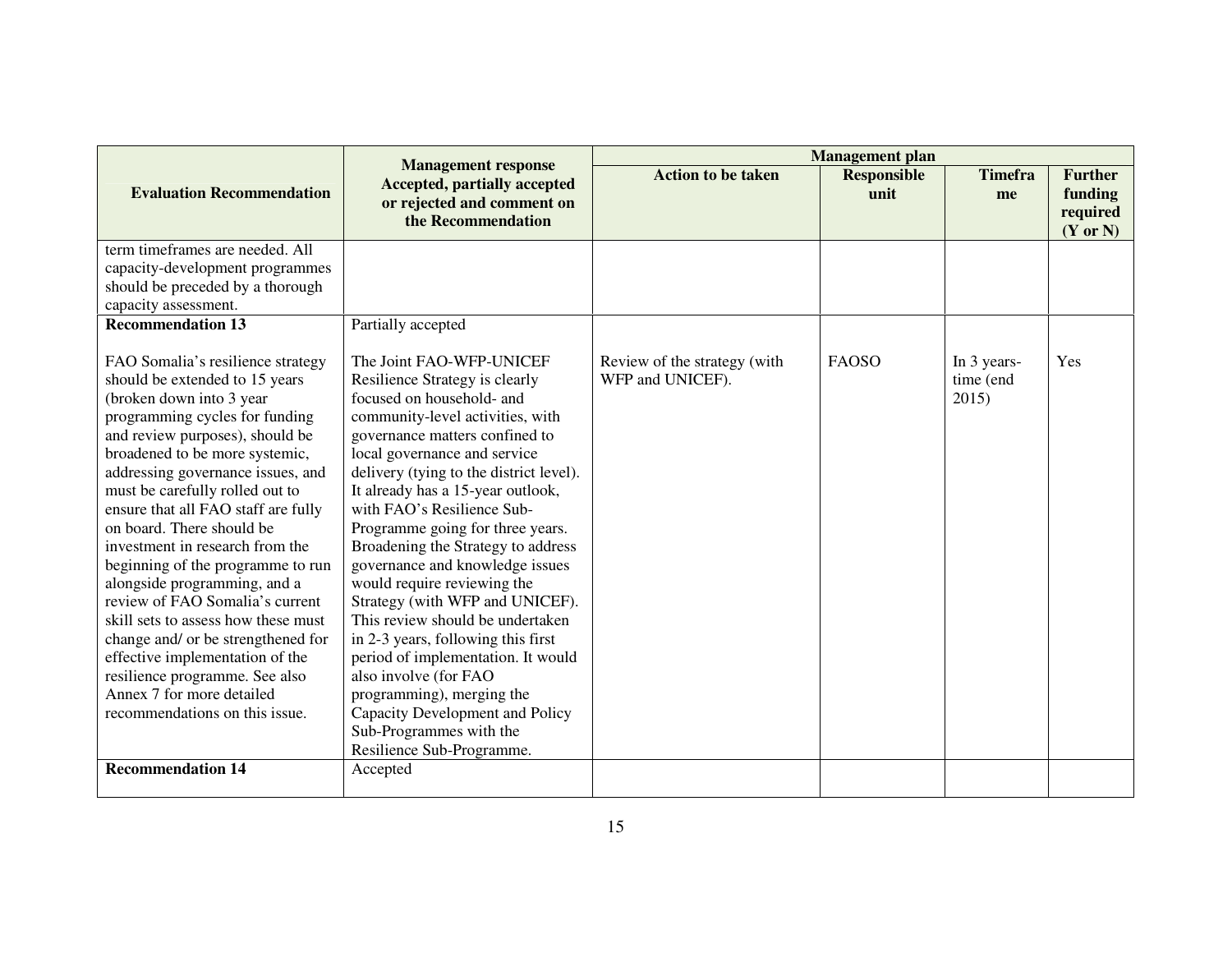|                                                                                                                                                                                                                                                                                                                                                                                              |                                                                                                                                                                                                                                                                                         | <b>Management</b> plan                                                                                                                                                                                                                                                                                                                                                                                                                                                                          |                            |                                 |                                                              |
|----------------------------------------------------------------------------------------------------------------------------------------------------------------------------------------------------------------------------------------------------------------------------------------------------------------------------------------------------------------------------------------------|-----------------------------------------------------------------------------------------------------------------------------------------------------------------------------------------------------------------------------------------------------------------------------------------|-------------------------------------------------------------------------------------------------------------------------------------------------------------------------------------------------------------------------------------------------------------------------------------------------------------------------------------------------------------------------------------------------------------------------------------------------------------------------------------------------|----------------------------|---------------------------------|--------------------------------------------------------------|
| <b>Evaluation Recommendation</b>                                                                                                                                                                                                                                                                                                                                                             | <b>Management response</b><br><b>Accepted, partially accepted</b><br>or rejected and comment on<br>the Recommendation                                                                                                                                                                   | <b>Action to be taken</b>                                                                                                                                                                                                                                                                                                                                                                                                                                                                       | <b>Responsible</b><br>unit | <b>Timefra</b><br>me            | <b>Further</b><br>funding<br>required<br>$(Y \text{ or } N)$ |
| FAO Somalia must strengthen its<br>HR management capacity to<br>address the weaknesses that have<br>been identified in this evaluation eg<br>slow recruitment, lack of induction,<br>poor communication with field<br>offices, and to support the<br>proposed office move to<br>Mogadishu as well as<br>decentralisation to Hargeisa and<br>Garowe. Support from FAO Rome<br>will be needed. | FAO Somalia will definitely need<br>strong support, flexibility and<br>innovative internal/UN solutions to<br>remain competitive and to attract<br>the best qualified national and<br>international staff, in order to<br>deliver one of, if not, the largest<br>FAO country programme. | Establishment and<br>selection of a HR officer (FSSP<br>28/06/13, expected EOD<br>August 2013);<br>Consultancy of an<br>International HR Expert to<br>assist in the selection of the<br>vacant posts;<br>Decentralization of the<br>FSSP and SFSSP at Country<br>level, to speed up all the<br>recruitments;<br>Expectation of an inter-<br>agency mission of HR Directors<br>to support the UN's relocation<br>to Somalia;<br>Liaison with FAO HR<br>director on FAOSO specific HR<br>matters. | <b>FAOSO</b>               | September<br>2013<br>Continuous | Yes                                                          |
| <b>Recommendation 15</b><br>The relocation of much of FAO<br>Somalia's operations from Nairobi<br>to Mogadishu, Hargeisa and<br>Garowe is likely to be a period of<br>turbulence when there may be<br>many disruptions to programming,<br>including loss of staff. This must                                                                                                                 | Partially accepted<br>Somalia is yet a fragile state, which<br>still attracts attention of the<br>International community, and<br>requires important efforts by FAO,<br>despite the challenges. The<br>expected delivery in 2013 amounts<br>to about U\$70 to 90 million, and           | The mechanism to monitor and<br>assess the structure required<br>with the expected delivery and<br>available resources are in place.<br>The office has a Budget and<br>Planning unit, a Programme<br>Unit, both assisted by a Finance                                                                                                                                                                                                                                                           | <b>FAOSO</b>               | On-going                        | Yes                                                          |
| be taken into account in the pace of<br>programming which should be                                                                                                                                                                                                                                                                                                                          | the recommendation should also be<br>balanced with the current available                                                                                                                                                                                                                | and Administration Unit, a<br>Compliance office and a M&E                                                                                                                                                                                                                                                                                                                                                                                                                                       |                            |                                 |                                                              |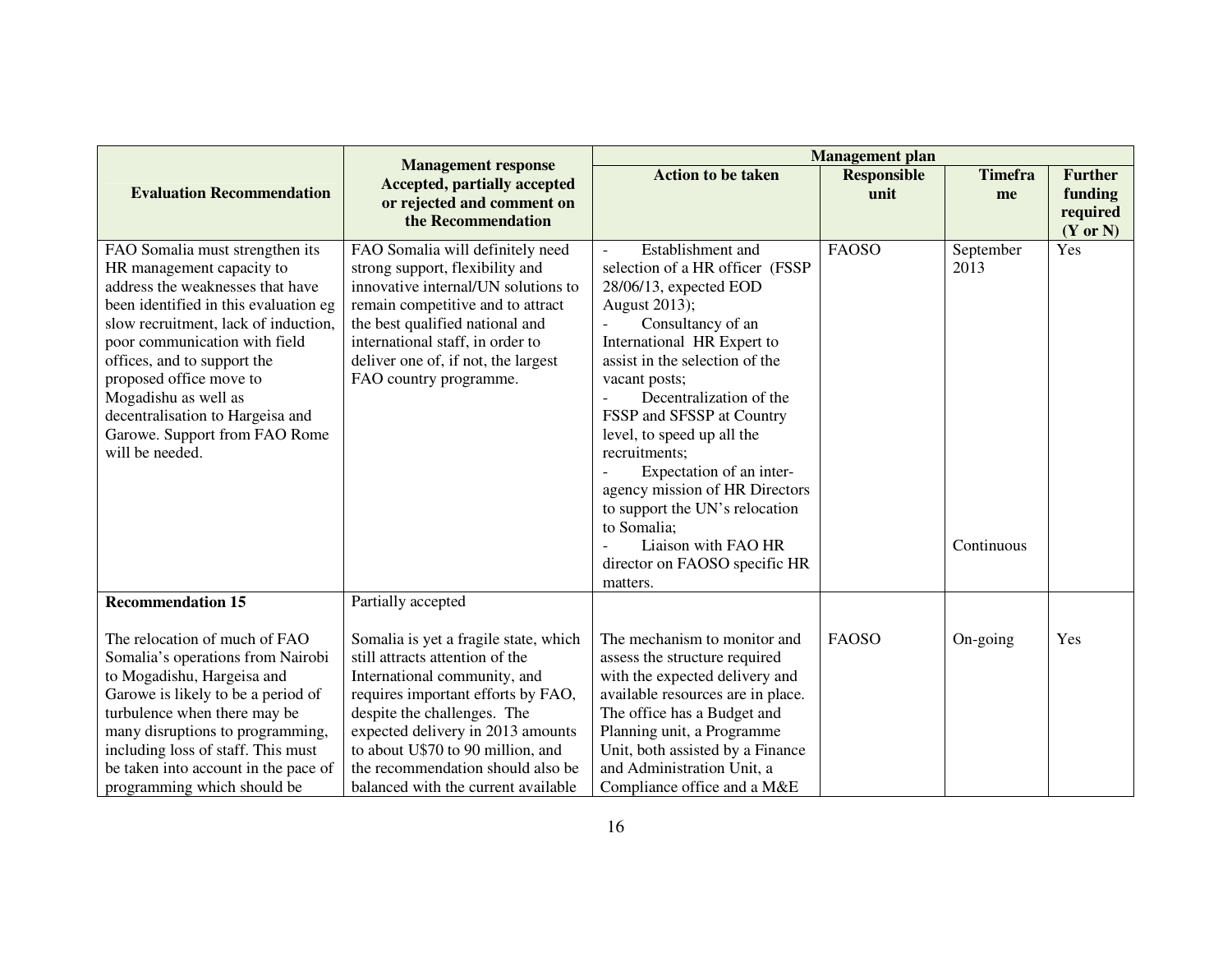|                                                                                                                                                                                                                                                                                                       |                                                                                                                                                                                     | <b>Management plan</b>                                                                                                                                                                                                                                                                                                                                                                                                                                                                                                                                                                                                                                                                                                                                                                                                                                                                                     |                            |                      |                                                              |
|-------------------------------------------------------------------------------------------------------------------------------------------------------------------------------------------------------------------------------------------------------------------------------------------------------|-------------------------------------------------------------------------------------------------------------------------------------------------------------------------------------|------------------------------------------------------------------------------------------------------------------------------------------------------------------------------------------------------------------------------------------------------------------------------------------------------------------------------------------------------------------------------------------------------------------------------------------------------------------------------------------------------------------------------------------------------------------------------------------------------------------------------------------------------------------------------------------------------------------------------------------------------------------------------------------------------------------------------------------------------------------------------------------------------------|----------------------------|----------------------|--------------------------------------------------------------|
| <b>Evaluation Recommendation</b>                                                                                                                                                                                                                                                                      | <b>Management response</b><br><b>Accepted, partially accepted</b><br>or rejected and comment on<br>the Recommendation                                                               | <b>Action to be taken</b>                                                                                                                                                                                                                                                                                                                                                                                                                                                                                                                                                                                                                                                                                                                                                                                                                                                                                  | <b>Responsible</b><br>unit | <b>Timefra</b><br>me | <b>Further</b><br>funding<br>required<br>$(Y \text{ or } N)$ |
| focused less on growth and more<br>on the quality of FAO Somalia's<br>core activities as well as carrying<br>out deeper analysis of the<br>effectiveness of FAO Somalia's<br>work. Managing an effective<br>period of transition may even<br>require some programmes to be<br>temporarily downscaled. | resources. Despite FAOSO<br>functioning as a programme with its<br>3 years Resilience Programme, the<br>funding flexibility required for such<br>programme approach is not yet met. | unit which monitor and control<br>the implementation of the 3<br>years Resilience Programme.<br>The new post of HR Officer will<br>also contribute to the review of<br>the structure. There is<br>continuous discussion during<br>FAOSO management meetings<br>of the available resources,<br>delivery and staffing/structure<br>requirements.<br>The office is also ensuring a<br>better focus on improving the<br>quality of it interventions by<br>reinforcing the technical<br>expertise of the Rural<br>Infrastructure unit as well as of<br>the Investment and the<br>Environment components of the<br>Programme.<br>The office is now fully<br>functioning according to the<br>Programme approach which<br>implies Technical<br>discussions/reviews coordinated<br>by the PMU across all technical<br>sectors, for a better and<br>qualitative achievement of the<br>Strategic objectives and the 4 |                            |                      |                                                              |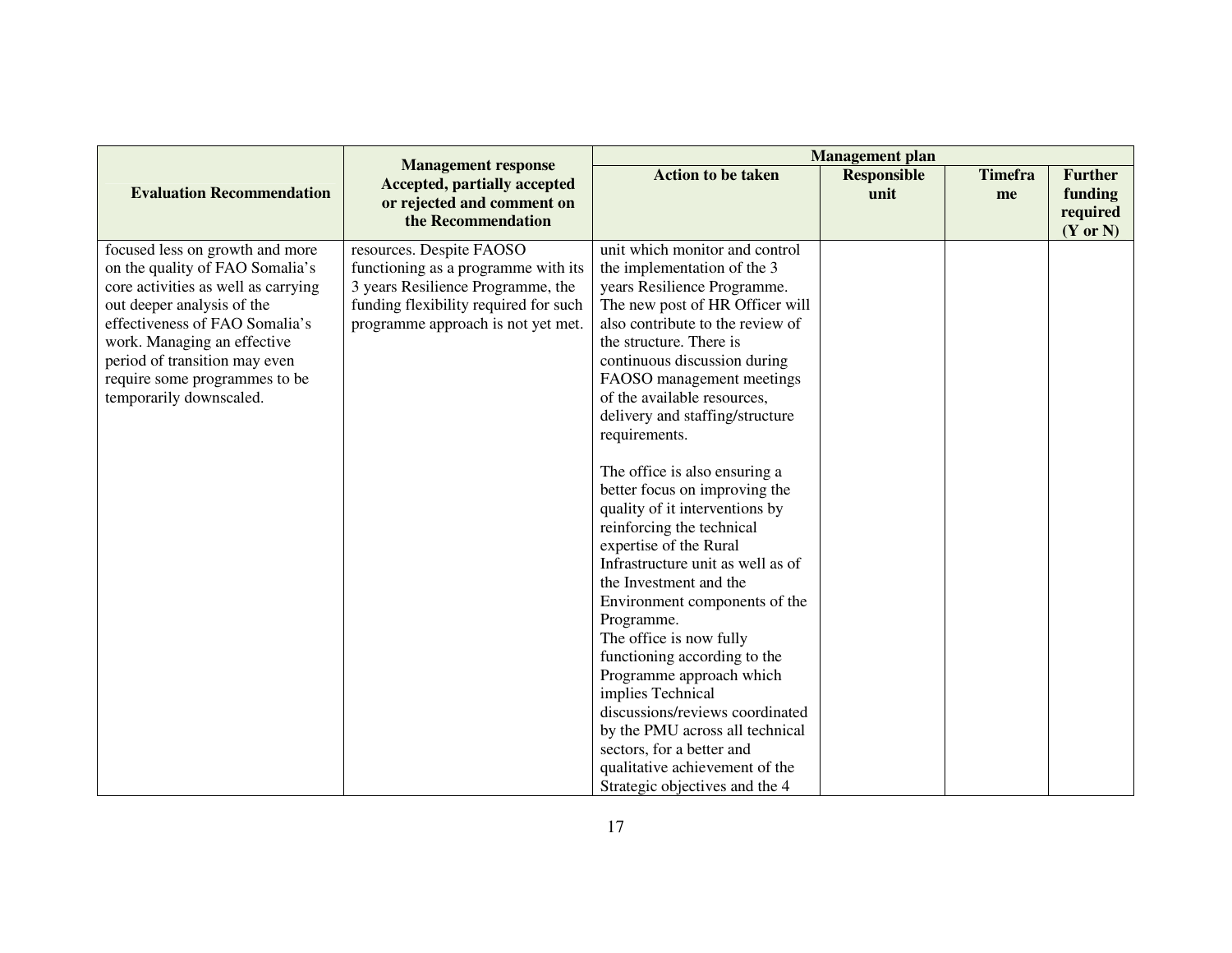|                                                                                                                                                                                                                                                                                                | <b>Management response</b>                                                                                                                                                                               |                                                                                                                                                                                                                                                                                                                                                                                                                                                               | <b>Management</b> plan |                              |                     |
|------------------------------------------------------------------------------------------------------------------------------------------------------------------------------------------------------------------------------------------------------------------------------------------------|----------------------------------------------------------------------------------------------------------------------------------------------------------------------------------------------------------|---------------------------------------------------------------------------------------------------------------------------------------------------------------------------------------------------------------------------------------------------------------------------------------------------------------------------------------------------------------------------------------------------------------------------------------------------------------|------------------------|------------------------------|---------------------|
| <b>Evaluation Recommendation</b>                                                                                                                                                                                                                                                               | <b>Accepted, partially accepted</b>                                                                                                                                                                      | <b>Action to be taken</b>                                                                                                                                                                                                                                                                                                                                                                                                                                     | <b>Responsible</b>     | <b>Timefra</b>               | <b>Further</b>      |
|                                                                                                                                                                                                                                                                                                | or rejected and comment on                                                                                                                                                                               |                                                                                                                                                                                                                                                                                                                                                                                                                                                               | unit                   | me                           | funding<br>required |
|                                                                                                                                                                                                                                                                                                | the Recommendation                                                                                                                                                                                       |                                                                                                                                                                                                                                                                                                                                                                                                                                                               |                        |                              | $(Y \text{ or } N)$ |
|                                                                                                                                                                                                                                                                                                |                                                                                                                                                                                                          | pillars of FAOSO Programme.                                                                                                                                                                                                                                                                                                                                                                                                                                   |                        |                              |                     |
|                                                                                                                                                                                                                                                                                                |                                                                                                                                                                                                          | RECOMMENDATIONS FOR LEARNING ACROSS FAO                                                                                                                                                                                                                                                                                                                                                                                                                       |                        |                              |                     |
| <b>Recommendation 16</b>                                                                                                                                                                                                                                                                       |                                                                                                                                                                                                          |                                                                                                                                                                                                                                                                                                                                                                                                                                                               | FAOSO, FAO             |                              |                     |
|                                                                                                                                                                                                                                                                                                |                                                                                                                                                                                                          |                                                                                                                                                                                                                                                                                                                                                                                                                                                               | HQ and SRO             |                              |                     |
| On learning:                                                                                                                                                                                                                                                                                   |                                                                                                                                                                                                          |                                                                                                                                                                                                                                                                                                                                                                                                                                                               |                        |                              |                     |
| Where FAO Somalia<br>has<br>a.<br>examples of good<br>developed<br>practice, for example in scaling up<br>and establishing the CMU during<br>the 2011 famine, and in some of its<br>PPP work, these should<br>be<br>documented and shared with the<br>wider organization;                      | Accepted                                                                                                                                                                                                 | It is not clear so far how to<br>spread information contained<br>only in the internal reports<br>submitted to the donor agencies.<br>FAOSO requires<br>roadmap/procedures to be<br>followed in order to share at<br>institutional level the good<br>practices adopted.                                                                                                                                                                                        | <b>FAOSO</b>           | When<br>procedure is<br>know | N <sub>o</sub>      |
| b. FAO's sub-regional office<br>facilitate<br>should<br>and<br>initiate<br>learning across the region, between<br>FAO country offices working on<br>similar issues sometimes in similar<br>contexts, for example on public<br>information systems and capacity<br>development with government. | Accepted<br>This issue was raised in $4th$ and $5th$<br>SFE MDT meetings, whereby it<br>was requested for SFE to facilitate<br>exchange and sharing of<br>information, and learning across the<br>region | SFE responded by organizing a<br>Share Fair in October 2012 to<br>facilitate exchange of good<br>practices and experiences from<br>countries and partners working<br>in SFE region/HoA on issues<br>around food and nutrition<br>security. SFE also<br>invited countries from Sahel to<br>participate to the Share Fair for<br>exchange of experience. One of<br>the ShareFair products was a<br>compendium of selected good<br>practices for scaling up. The | <b>SFE</b>             | Continuous                   | Yes                 |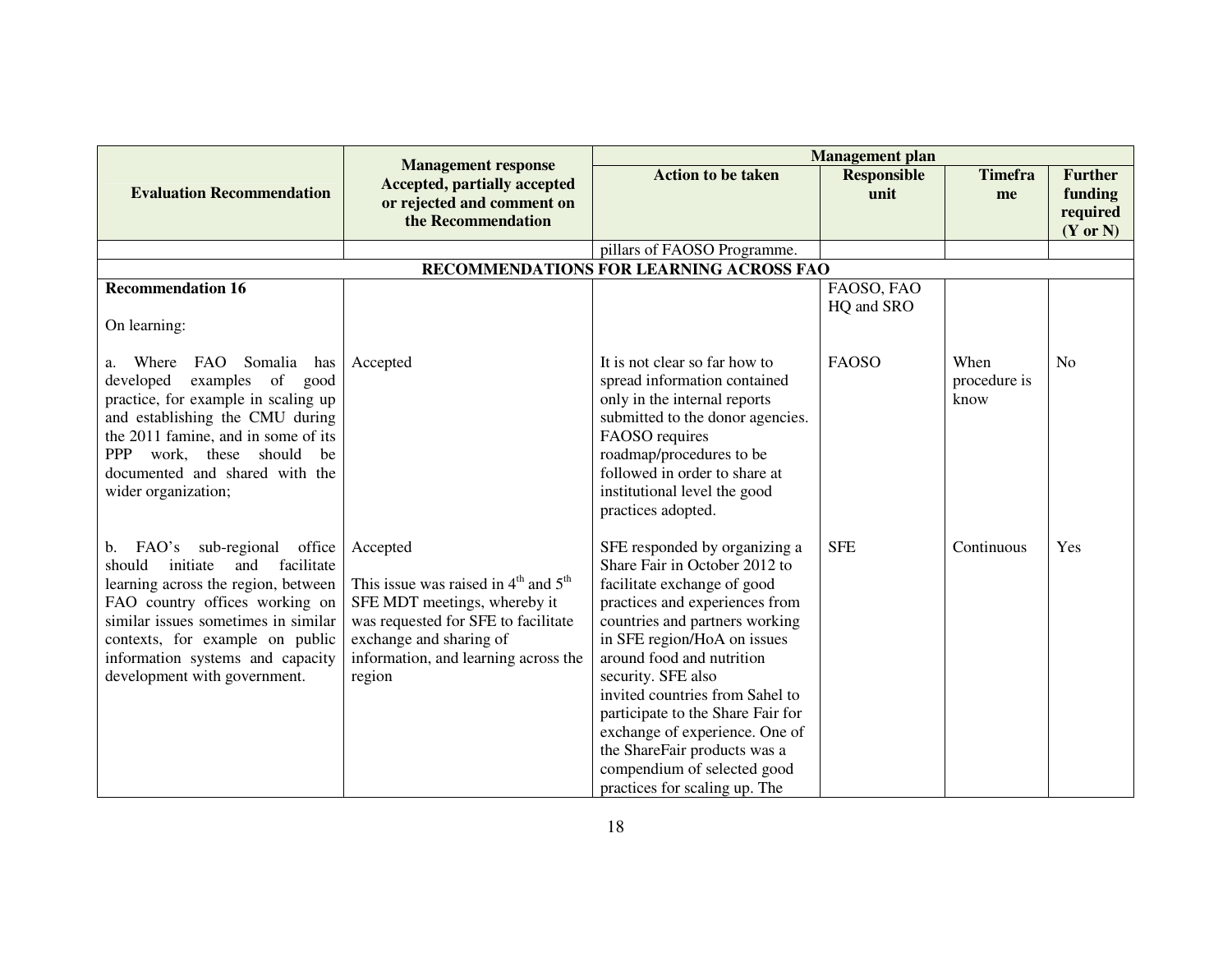|                                                                                                   |                                                                                                                       | <b>Management</b> plan                                                                                                                                                                                                                                                                                                                                                                                                                                                 |                                          |                                  |                                                              |
|---------------------------------------------------------------------------------------------------|-----------------------------------------------------------------------------------------------------------------------|------------------------------------------------------------------------------------------------------------------------------------------------------------------------------------------------------------------------------------------------------------------------------------------------------------------------------------------------------------------------------------------------------------------------------------------------------------------------|------------------------------------------|----------------------------------|--------------------------------------------------------------|
| <b>Evaluation Recommendation</b>                                                                  | <b>Management response</b><br><b>Accepted, partially accepted</b><br>or rejected and comment on<br>the Recommendation | <b>Action to be taken</b>                                                                                                                                                                                                                                                                                                                                                                                                                                              | <b>Responsible</b><br>unit               | <b>Timefra</b><br>me             | <b>Further</b><br>funding<br>required<br>$(Y \text{ or } N)$ |
|                                                                                                   |                                                                                                                       | compendium needs to be<br>finalize/edit and shared with<br>countries. Meantime it can be<br>found at the following shared<br>drive:<br>Q:\CORP\Leone4Edward\FAO<br>Scalable_Good<br>practices_combined<br>Another action in 2011, include<br>joint capacity development<br>workshop for SFE, government<br>officials and partners. During<br>that workshop SFE discussed<br>with participants the needs and<br>ways to strengthen their capacity<br>development needs. |                                          |                                  |                                                              |
|                                                                                                   |                                                                                                                       | <b>RECOMMENDATIONS FOR FAO ROME</b>                                                                                                                                                                                                                                                                                                                                                                                                                                    |                                          |                                  |                                                              |
| <b>Recommendation 17</b><br>Four recommendations for FAO<br>Rome emerge from this evaluation:     |                                                                                                                       |                                                                                                                                                                                                                                                                                                                                                                                                                                                                        |                                          |                                  |                                                              |
| a. planning for succession of the<br>leadership of FAO Somalia should<br>be a priority;           | Accepted                                                                                                              | On-going as of November 2013                                                                                                                                                                                                                                                                                                                                                                                                                                           | <b>OSD</b>                               |                                  |                                                              |
| b. FAO must speed up and<br>modernise its recruitment practices<br>and improve its human resource | Partially accepted (CS)<br>The document highlights issues                                                             | 1) iRecruitment to be rolled out<br>to all vacancy types by the end<br>of 2013. This will streamline                                                                                                                                                                                                                                                                                                                                                                   | CSP in<br>collaboration<br>with OHR, SSC | <b>By 31</b><br>December<br>2013 | Additional<br>funds of<br>approxima                          |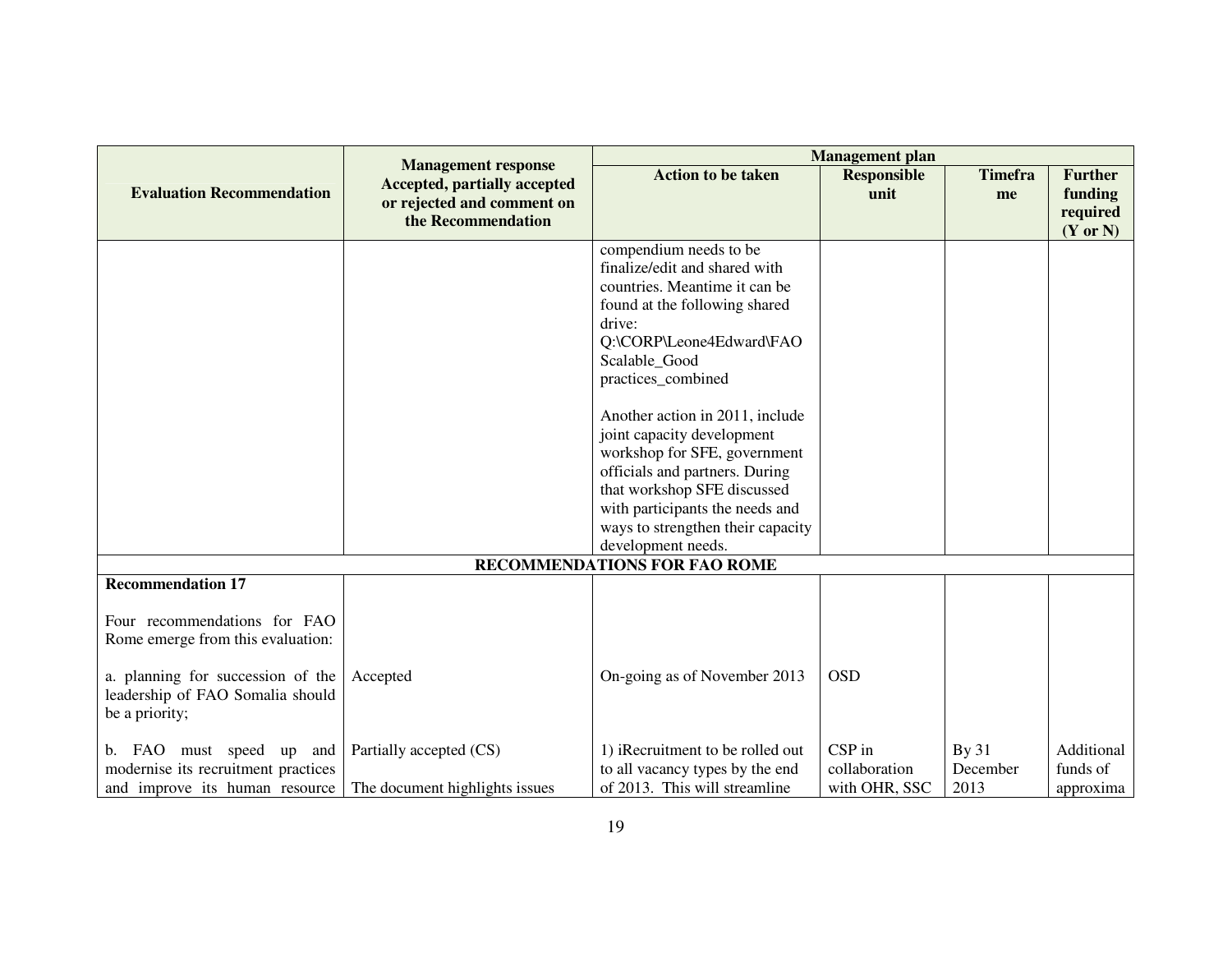|                                                                                                                        |                                                                                                                                                                                                                                                                                                                                                                                                                                                                                                                                                                                                                                                                                                                      |                                                                                                                                                                                                                                                                                                                                                                                                                                                                                                                                                                                                                                                                                                                                                                                                                                                             | <b>Management</b> plan     |                      |                                                                                     |
|------------------------------------------------------------------------------------------------------------------------|----------------------------------------------------------------------------------------------------------------------------------------------------------------------------------------------------------------------------------------------------------------------------------------------------------------------------------------------------------------------------------------------------------------------------------------------------------------------------------------------------------------------------------------------------------------------------------------------------------------------------------------------------------------------------------------------------------------------|-------------------------------------------------------------------------------------------------------------------------------------------------------------------------------------------------------------------------------------------------------------------------------------------------------------------------------------------------------------------------------------------------------------------------------------------------------------------------------------------------------------------------------------------------------------------------------------------------------------------------------------------------------------------------------------------------------------------------------------------------------------------------------------------------------------------------------------------------------------|----------------------------|----------------------|-------------------------------------------------------------------------------------|
| <b>Evaluation Recommendation</b>                                                                                       | <b>Management response</b><br><b>Accepted, partially accepted</b><br>or rejected and comment on<br>the Recommendation                                                                                                                                                                                                                                                                                                                                                                                                                                                                                                                                                                                                | <b>Action to be taken</b>                                                                                                                                                                                                                                                                                                                                                                                                                                                                                                                                                                                                                                                                                                                                                                                                                                   | <b>Responsible</b><br>unit | <b>Timefra</b><br>me | <b>Further</b><br>funding<br>required<br>$(Y \text{ or } N)$                        |
| practices if it is to be competitive<br>in the international arena and if it is<br>to attract high calibre candidates; | with slow/lengthy selection<br>processes, inflexible HR policy,<br>and learning (including lack of<br>induction processes). This requires<br>a holistic approach with discussions<br>involving all Branches of HR<br>(CSPP, CSPL, OHRP, the SSC and<br>perhaps even LEGP).<br>The proposal for FAO to hire head-<br>hunting firms (para 161) to fill key<br>positions needs careful<br>consideration. The process is<br>costly, and the results are not<br>necessary guaranteed. Besides, our<br>analysis shows that the<br>Organization does attract a<br>sufficient number of qualified<br>candidates for its posts. This<br>obviates the need for head-hunters,<br>especially at a time of budget<br>constraints. | the recruitment process and<br>allow Decentralized Offices to<br>involve the technical<br>backstopping units where<br>needed by providing them<br>access to the vacancy on-<br>line. Screening tools are<br>provided through iRecruitment<br>which can greatly reduce time<br>spent manually screening.<br>2) The iRoster tool which is<br>being expanded in 2013 will<br>also streamline recruitment of<br>short-term staff and consultants<br>by allowing hiring offices to use<br>search criteria to identify<br>profiles of potentially qualified<br>applicants in order to satisfy<br>recruitment needs rather<br>quickly.<br>3)CSPP to evaluate the idea of<br>another mass press campaign in<br>under-/non-represented<br>countries targeting high calibre<br>candidates: This is dependent<br>on availability of budget, and<br>recruitment freeze. | and LEGP                   |                      | tely<br>\$75,000<br>required<br>for<br>implement<br>ation of<br>action<br>item $#3$ |
| c. FAO should learn from the<br>programme approach that has been                                                       | Accepted<br>TCE - The programme approach is                                                                                                                                                                                                                                                                                                                                                                                                                                                                                                                                                                                                                                                                          | TCE in close cooperation with<br>OSD, CSF and FAOSO draw                                                                                                                                                                                                                                                                                                                                                                                                                                                                                                                                                                                                                                                                                                                                                                                                    | <b>TCE</b>                 |                      |                                                                                     |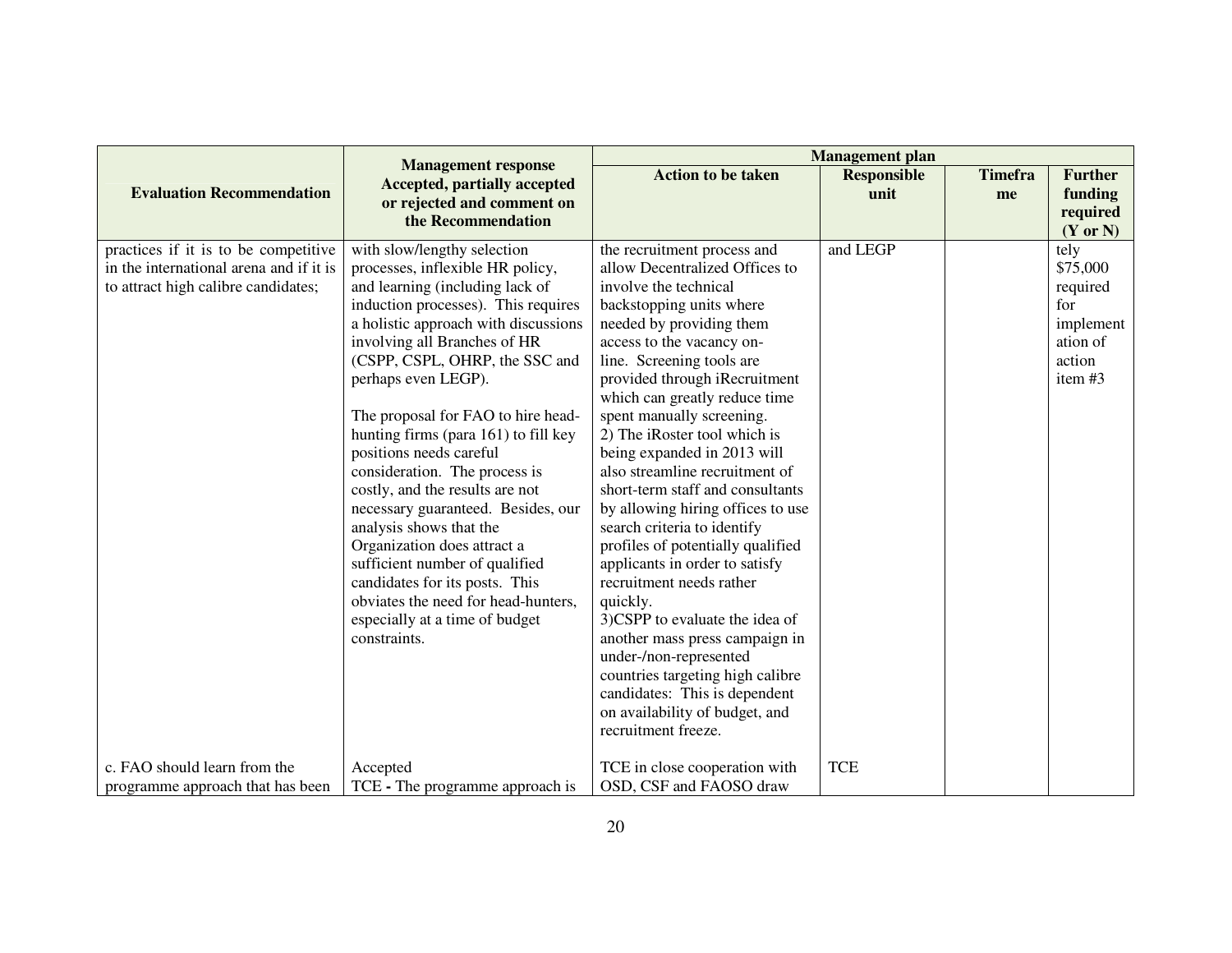|                                                                                                                                                                                                                                                                                                                |                                                                                                                                                                                                                                                                                                                                                                                                                                                                                        | <b>Management</b> plan                                                                                                                                                                                                                                                                                                       |                               |                                                                                                                                      |                                                                                                                                                                        |
|----------------------------------------------------------------------------------------------------------------------------------------------------------------------------------------------------------------------------------------------------------------------------------------------------------------|----------------------------------------------------------------------------------------------------------------------------------------------------------------------------------------------------------------------------------------------------------------------------------------------------------------------------------------------------------------------------------------------------------------------------------------------------------------------------------------|------------------------------------------------------------------------------------------------------------------------------------------------------------------------------------------------------------------------------------------------------------------------------------------------------------------------------|-------------------------------|--------------------------------------------------------------------------------------------------------------------------------------|------------------------------------------------------------------------------------------------------------------------------------------------------------------------|
| <b>Evaluation Recommendation</b>                                                                                                                                                                                                                                                                               | <b>Management response</b><br><b>Accepted, partially accepted</b><br>or rejected and comment on                                                                                                                                                                                                                                                                                                                                                                                        | <b>Action to be taken</b>                                                                                                                                                                                                                                                                                                    | <b>Responsible</b><br>unit    | <b>Timefra</b><br>me                                                                                                                 | <b>Further</b><br>funding                                                                                                                                              |
|                                                                                                                                                                                                                                                                                                                | the Recommendation                                                                                                                                                                                                                                                                                                                                                                                                                                                                     |                                                                                                                                                                                                                                                                                                                              |                               |                                                                                                                                      | required<br>$(Y \text{ or } N)$                                                                                                                                        |
| pioneered by FAO Somalia and<br>should promote this at country<br>level over the project approach<br>It should also develop a sound<br>financial management system that<br>is appropriate to a programme<br>approach yet also accommodates<br>the more specific reporting<br>requirement of individual donors; | the preferred way of working in<br>emergency contexts. It has been<br>promoted through the SFERA<br>programme window in response to<br>large scale emergencies.<br>Contributions are provided by<br>donors to the SFERA in response to<br>a specific crisis, and resources are<br>spent according to the priorities and<br>evolution of the programme.<br>Donors are provided with a report<br>on the totality of the programme,<br>underlining the impact of their<br>contribution.   | lessons from the Somalia<br>programme and formulated<br>recommendations on its<br>replicability.<br>TCE to keep prmoting SFERA<br>programme window in support<br>to large-scale emergencies.                                                                                                                                 |                               |                                                                                                                                      |                                                                                                                                                                        |
|                                                                                                                                                                                                                                                                                                                | Partially accepted (CS) (CSF<br>Comment on second half of<br>recommendation regarding<br>financial management system):<br>The implementation and<br>deployment of the new Global<br>Resource Management Systems,<br>including the related reporting<br>component, iMIS, across FAO<br>worldwide offices during 2013<br>provides a global platform for<br>improvements to financial<br>management and reporting.<br>CSF together with other business<br>units will seek to leverage the | 1. FAO SO together with CSF to<br>identify specific reporting<br>requirements to support a<br>programme approach.<br>2. CSF on the basis of the<br>requirements will prepare<br>functional specifications for<br>reporting solutions.<br>3. Technical development of<br>requirements.<br>4. Implementation of new<br>reports | CSF, CIO, OSD,<br>OSP, FAO SO | During 2014<br>(2013)<br>activities will<br>be focussed<br>on post-<br>implementati<br>on<br>stabilization<br>of the new<br>systems. | Dependen<br>t on<br>availabilit<br>y of<br>functional<br>and<br>technical<br>resources<br>within the<br>establishe<br>d funding<br>sources<br>for these<br>activities. |